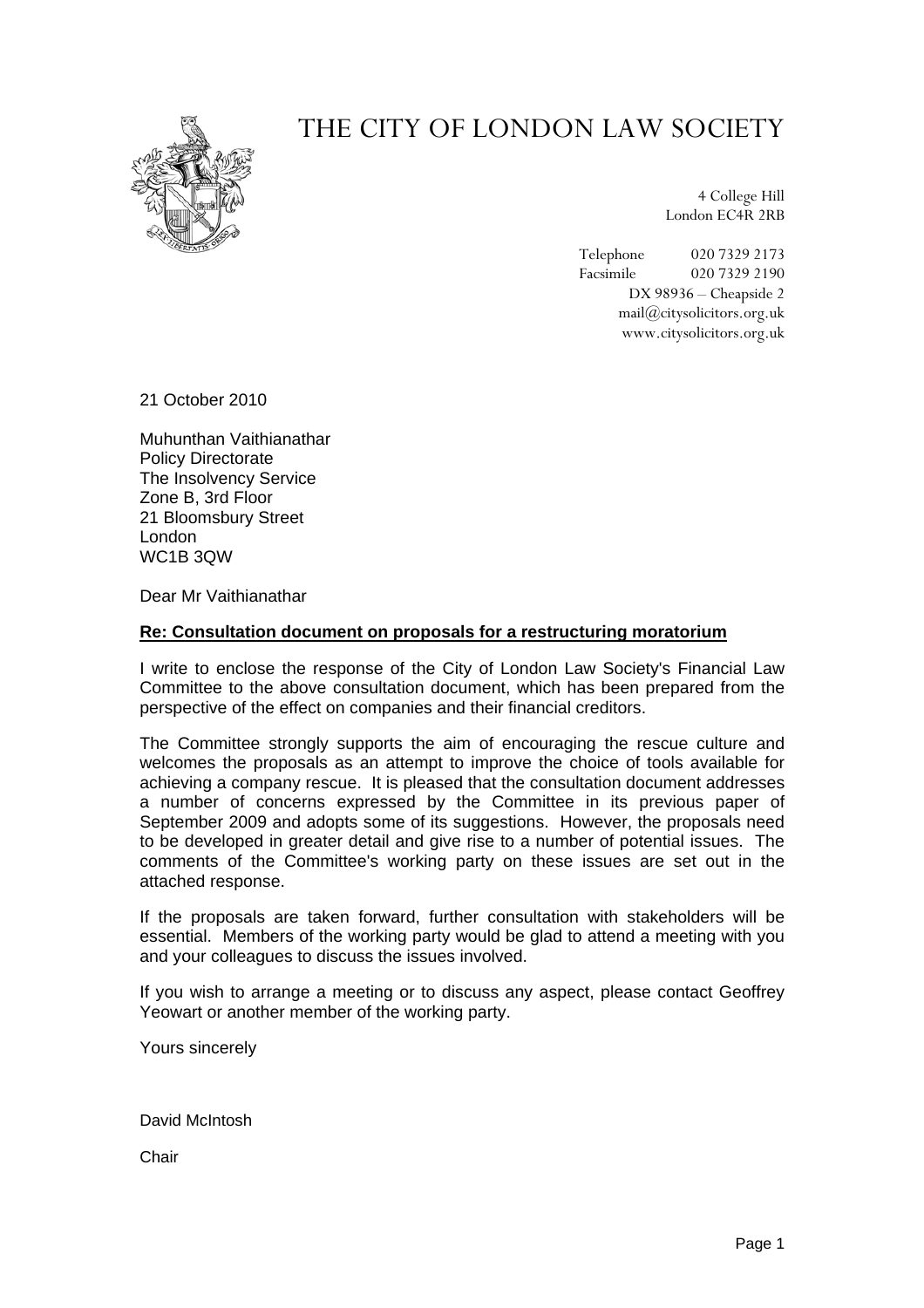CLLS

Encl..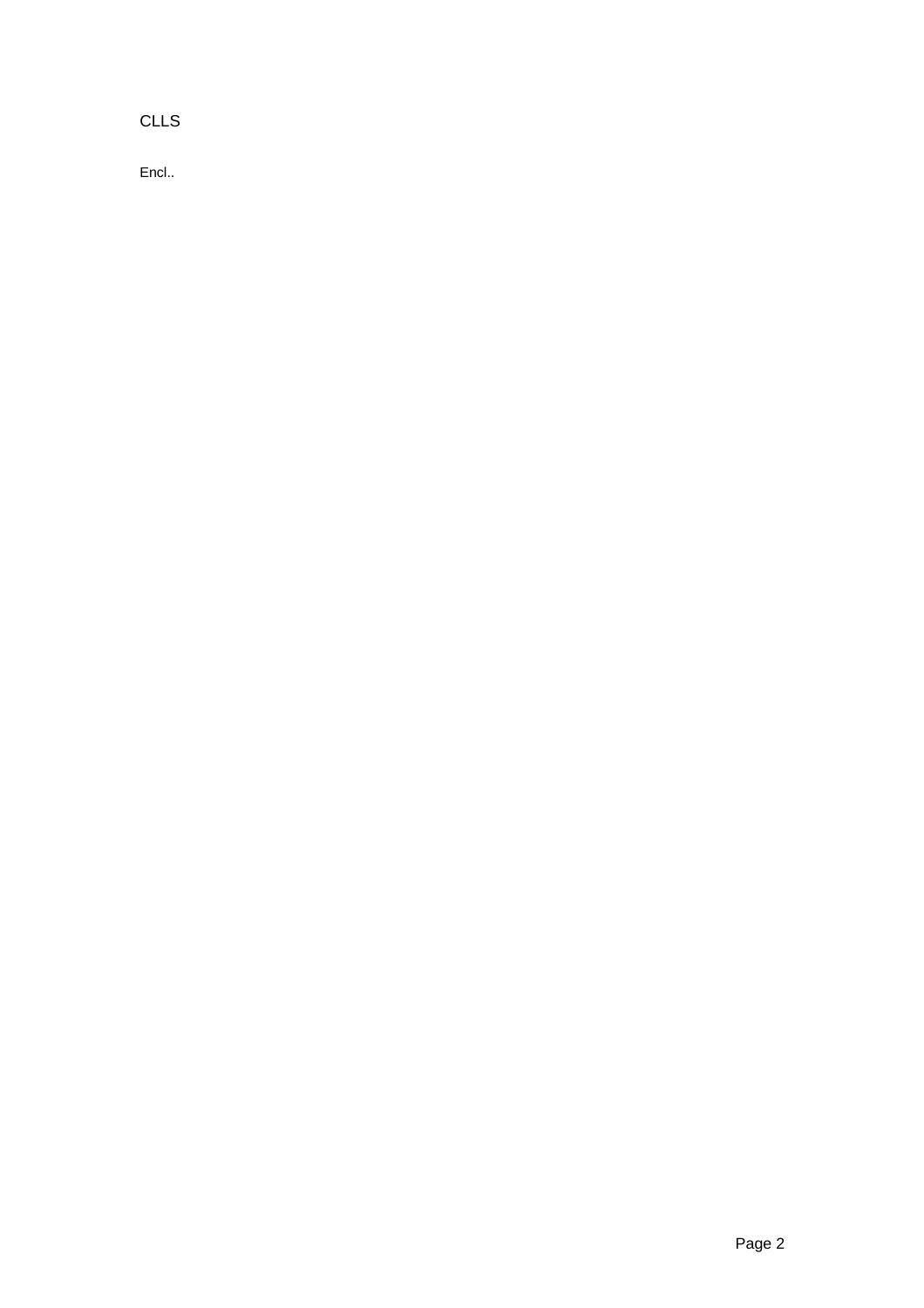# The City of London Law Society



4 College Hill London EC4R 2RB Tel: 020 7329 2173 Fax: 020 7329 2190 [www.citysolicitors.org.uk](http://www.citysolicitors.org.uk/)

## **Response of the City of London Law Society's Financial Law Committee to the consultation document "Proposals For a Restructuring Moratorium" issued by The Insolvency Service in July 2010**

## **INTRODUCTION**

- 1. The Committee appreciates the opportunity to respond to the above consultation document. Our comments are divided into two parts. Part 1 of this paper sets out our general comments on the proposals while Part 2 addresses the specific questions raised in the consultation document. Although the consultation concerns laws throughout the UK, our response is limited to matters of English law. Details about the City of London Law Society, the Committee and the membership of its working group appear in Part 3.
- 2. For brevity the abbreviations "**IA 86**" and "**IR 86**" are used to mean the Insolvency Act 1986 and the Insolvency Rules 1986.

## **PART 1**

#### **GENERAL COMMENTS**

- 3. We welcome the proposals as a serious initiative to improve the choice of tools available for achieving a company rescue while trying to strike a fair balance between the interests of debtors and creditors. The consultation document addresses a number of the concerns expressed in our previous paper of September 2009 and adopts some of the suggestions made by us. However, the proposals need to be developed in greater detail and give rise to a number of potential issues. Our comments on these are set out below.
- 4. It is essential, in our view, that the new regime should neither tip in favour of debtors the existing finely struck balance between the interests of debtors and creditors nor result in UK insolvency law becoming over-complicated. If the proposals are taken forward, further consultation with stakeholders will be essential before a Bill is introduced.

## **Flexible framework**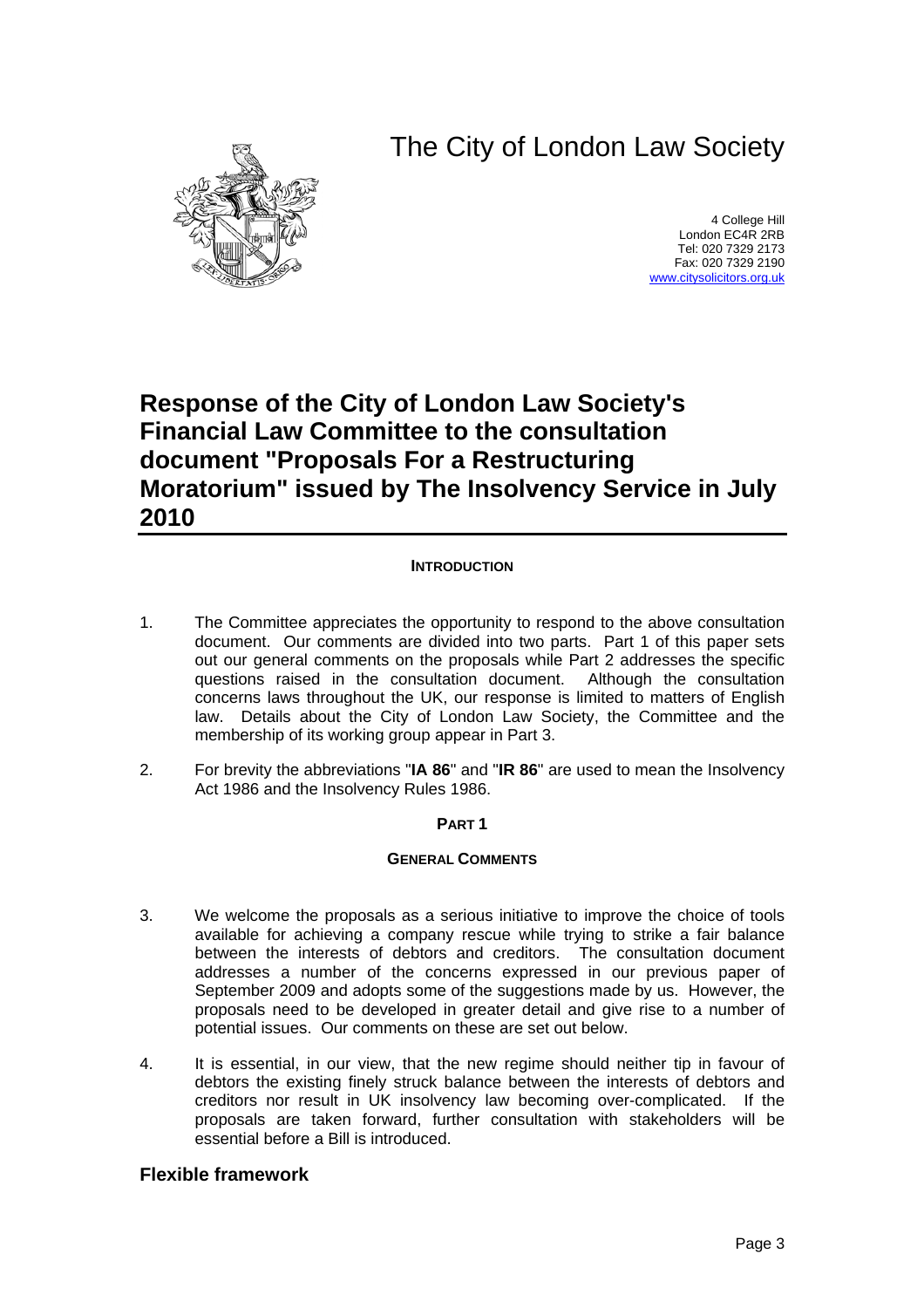- 5. We agree that the new regime be made sufficiently flexible to be capable of use with a company voluntary arrangement ("**CVA**"), a scheme of arrangement under section 899 of the Companies Act 2006 (a "**Scheme**") or a contractual multicreditor work-out of the kind described in our paper of September 2009. In addition, there seems to be no reason why the new regime should not supersede Schedule A1, 1A 1986, thus avoiding two parallel moratorium regimes for small companies. Two regimes could be subject to somewhat different requirements and give rise to somewhat different effects. If, notwithstanding this suggestion, the small company moratorium procedure is retained, Schedule A1 may require consequential amendment to ensure consistency with the new legislation.
- 6. The practice adopted by companies in certain cases of obtaining an interim moratorium<sup>[1](#page-3-0)</sup> by filing for but not obtaining an administration order (and then renewing it) suggests that there may be a need for a moratorium procedure. $2$
- 7. In order to achieve cross-border recognition within the European Union ("**EU**") other than Denmark, it is desirable that the new moratorium regime be included as an "insolvency proceeding" in Annex A to Council Regulation (EC) No 1346/2008 on insolvency proceedings (the "**EC Insolvency Regulation**") as and when it is possible to amend Annex  $A<sup>3</sup>$  $A<sup>3</sup>$  $A<sup>3</sup>$  It would have to be recognised that, although the moratorium would prevent winding up proceedings in the UK, it would not necessarily have that effect in other EU jurisdictions where winding up might be permissible under the EC Insolvency Regulation as a secondary proceeding.
- 8. The statutory purposes of administration might need to be reviewed, given that a company could enter administration after a moratorium had failed and ended prematurely. The primary purpose of an administration is to rescue the company as a going concern. If a moratorium has failed, the rescue of the company as a going concern may no longer be possible and the administration may need to be conducted for a different purpose.

## **Qualifying floating charge holders**

9. We consider that a qualifying floating charge holder within the meaning of paragraph 14, Schedule B1, IA 86 (a "**QFCH**") should have similar protection to that available in relation to the appointment of an administrator.<sup>[4](#page-3-3)</sup> The company should be required, before applying to the court for a moratorium, to give at least five business days' notice in writing to the QFCH unless the QFCH has consented to the moratorium. This would give the QFCH the opportunity, if it chose, to appoint an administrator before the five business day period had expired.<sup>[5](#page-3-4)</sup> In addition, when deciding whether the eligibility tests have been satisfied, the court should take into account whether the QFCH has consented or otherwise supports the application for the moratorium. The QFCH should be entitled to be heard by the court on the question of the choice of insolvency practitioner (**"IP"**) to act as

 $\frac{1}{1}$ 

<span id="page-3-1"></span><span id="page-3-0"></span>Paragraph 44, Schedule B1, IA 86.<br>
<sup>2</sup> The fact that no administrator is appointed within the prescribed period of 10 days does not prevent a fresh notice of intention to appoint from being filed, resulting in a fresh 10 day appointment period. This could give rise to a potential abuse as an unscrupulous individual or group of individuals could engineer a continuing moratorium by filing repeated notices of intention to appoint, but the court would have powers to treat this as an abuse and act accordingly: Re *Cornercare Limited* [2010] EWHC 893 (Ch).

<span id="page-3-2"></span>The Procédure de Sauvegarde introduced in France in 2006 has been added to Annex A.<br>See paragraph 15(1) and 26(1), Schedule B1, IA 86.

<span id="page-3-3"></span>

<span id="page-3-4"></span> $\frac{3}{5}$  C.f. paragraphs 26(1) and 28(1), Schedule B1, 1A 86. A QFCH would also be entitled to appoint an administrative receiver in the cases referred to in section's 72B to GA, IA 86, but we assume that a company which is a party to such an arrangement would be ineligible for the proposed restructuring proposal.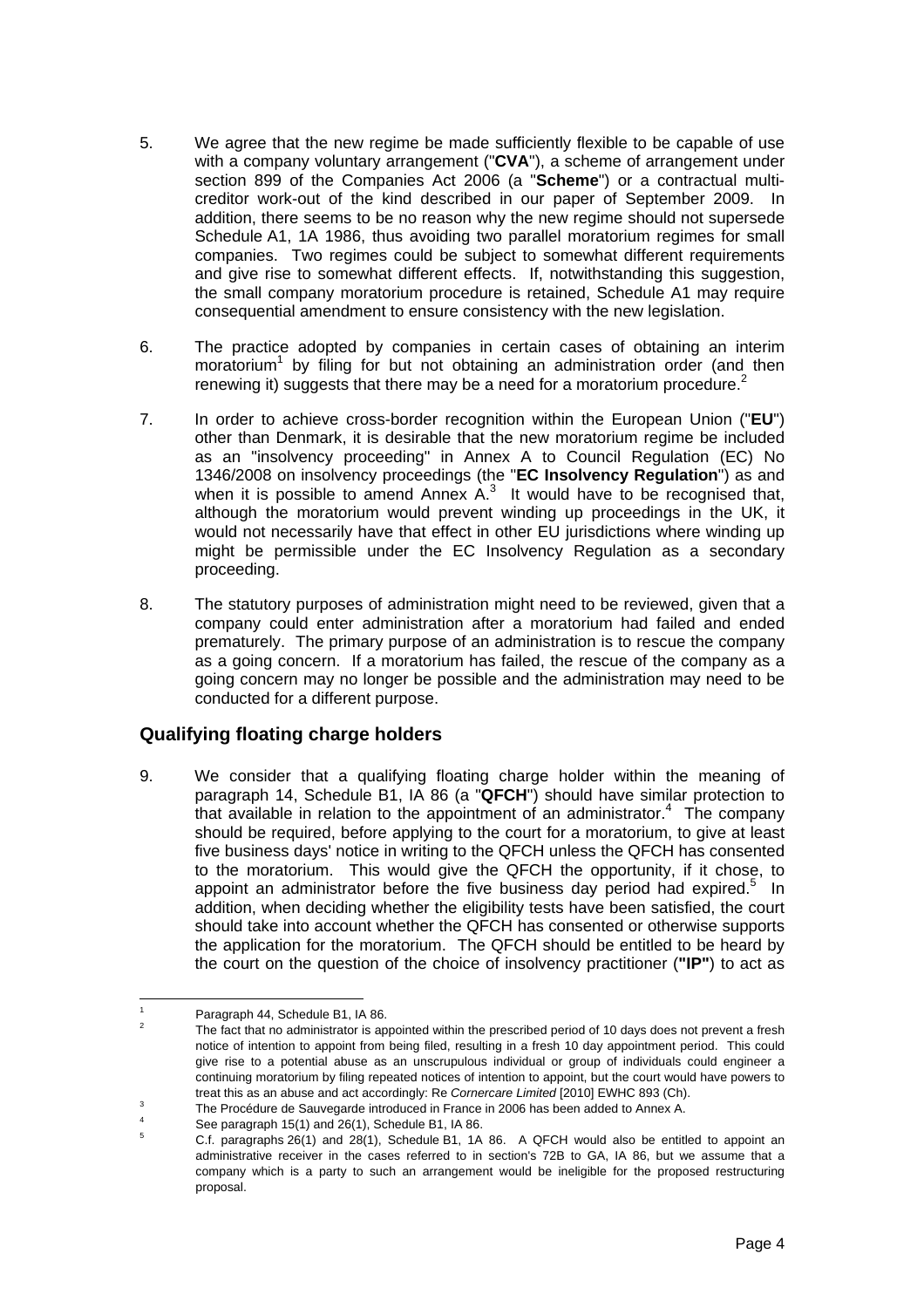the monitor. There should be nothing that would prevent the floating charge held by the QFCH crystallising before the moratorium comes into effect $6$ .

## **Eligibility for a moratorium**

- 10. We agree that there should be excluded from eligibility:
	- (a) companies of the type which are ineligible for a small company moratorium under paragraph 2(2) (b) to (d) and paragraph 4 in Schedule A1, IA 86, except that the exclusion under paragraph 4C of a company which has incurred a liability under an agreement of £10 million or more should be removed for those companies (but, if the small company moratorium regime is to remain, be retained for small companies);
	- (b) a company which is party to a transaction described in section 72B to GA, IA 86 (the exceptions to the prohibition of appointment of an administrative receiver);
	- (c) a banking institution which falls within the scope of the special resolution, bank insolvency and administration regimes introduced by the Banking Act 2009 (this includes UK deposit-taking institutions but also extends to a parent undertaking of such an institution incorporated in the UK).
- 11. When the proposed Investment Bank Special Administration Regulations 2011 come into force, we assume that investment firms which fall within the scope of the regime created by those Regulations will be excluded from the moratorium. Alternatively, if it was decided that investment firms should be eligible for the moratorium where, in the case of a regulated firm, its entry into the moratorium had been approved in advance by the regulator, special provisions for investment firms might need to be included, for instance, to safeguard client assets.<sup>[7](#page-4-1)</sup>
- 12. We consider that an insurance company liable to be wound up under the IA 86 (including, for these purposes, where a company is to be treated as liable to be wound up under regulation 5(1) of the Insurers (Reorganisation and Winding Up) Regulations 2004 in relation to the promulgation of a Scheme) should be eligible for a moratorium, provided that where it is regulated its entry into the moratorium had been approved in advance by the regulator. The use of Schemes by insurance companies which need to restructure is well-established.
- 13. We welcome the acceptance<sup>[8](#page-4-2)</sup> of the suggestion made in paragraphs 30 and 31 of our paper of September 2009 that the definition of "capital market arrangement" be updated to reflect the changes made in 2003 to paragraph 1(1) of Schedule 2A, IA 86 $^9$  $^9$ .
- 14. We suggest that a special purpose vehicle which is used as a financing conduit in a specialised lending arrangement described in Appendix 1 should also be excluded from eligibility for the reasons explained in Appendix 1.
- 15. It is also important for the reasons explained in paragraph 21 of our previous paper that the moratorium should not affect rights created by, or property subject to, any one or more of the following:

<sup>-&</sup>lt;br>6  $^{6}$  C.f. paragraph 13, Schedule A1, 1A 86.

<span id="page-4-1"></span><span id="page-4-0"></span><sup>&</sup>lt;sup>7</sup> HM Treasury consultation document "Special administration regime for investment firms" September 2010.<br><sup>8</sup> Paragraph B4, Annex B, of the consultation document.

<span id="page-4-2"></span>

<span id="page-4-3"></span>Paragraph B4, Annex B, or the consultation document.<br><sup>9</sup> The Insolvency Act 1986 (Amendment) (Administrative Receivership and Capital Market Arrangements) Order 2003.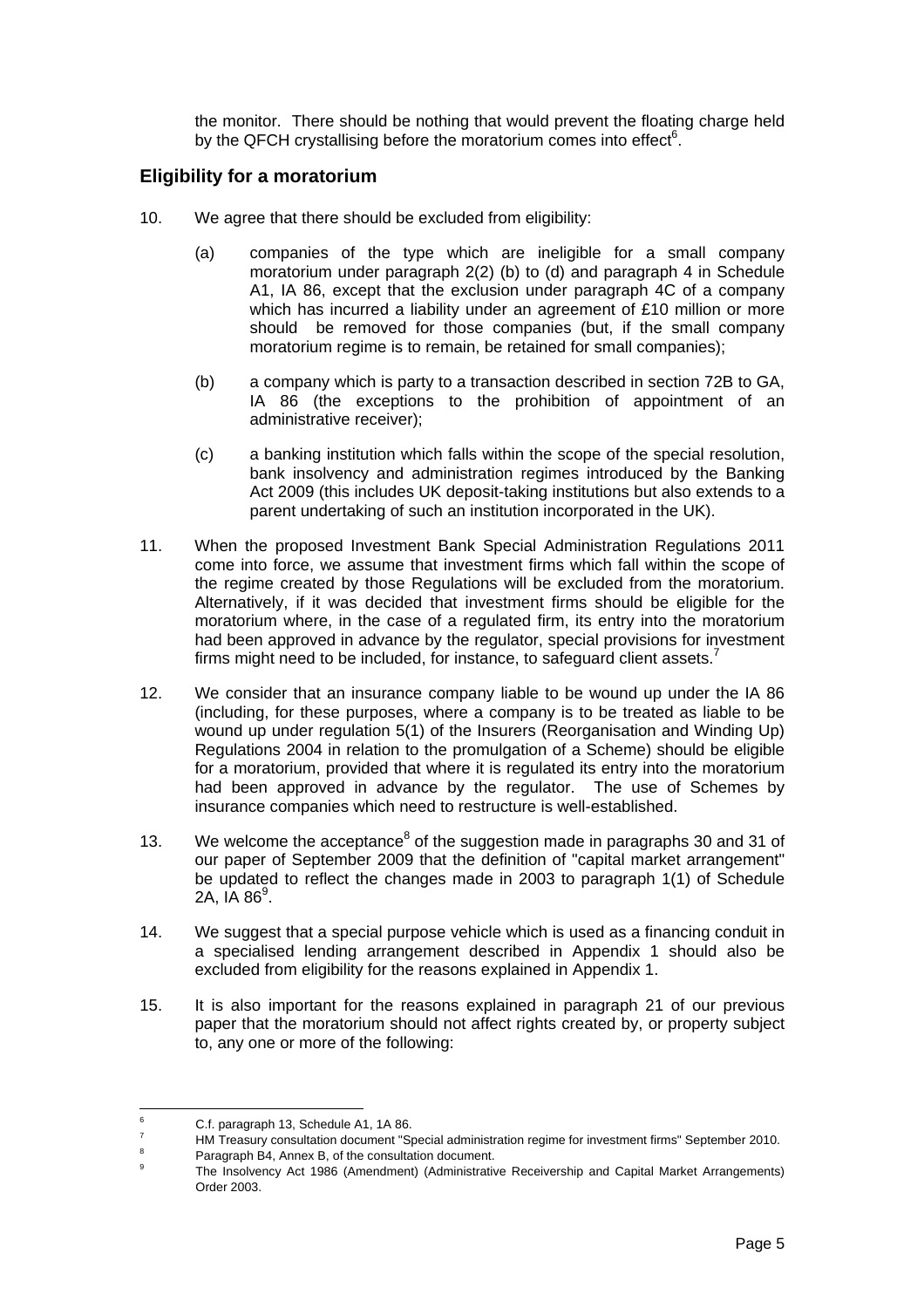- (a) a market contract, market charge, default proceeding, margin or default fund contribution under Part VII of the Companies Act  $1989$ ;<sup>11</sup>
- (b) a money market charge under the Financial Markets and Insolvency (Money Market) Regulations 1995;
- (c) a system-charge under the Financial Markets and Insolvency Regulations 1996;[11](#page-5-1)
- (d) a collateral security charge, transfer order or netting under the Financial Markets and Insolvency (Settlement Finality) Regulations 1999 (the "**Settlement Finality Regulations**");<sup>[12](#page-5-2)</sup>
- (e) a financial collateral arrangement or close out netting provision under the Financial Collateral Arrangements (No. 2) Regulations 2003[13](#page-5-3) (the "**FCA Regulations**");
- (f) a capital market arrangement or other arrangement protected by sections 72B to GA, IA 86.
- 16. We do not agree with the proposal in the consultation document<sup>14</sup> that a company should be ineligible for a restructuring if it is a subsidiary of a company whose centre of main interests ("**COMI**") is in another EU member state and is in the process of being wound up under a procedure recognised in the EC Insolvency Regulation or the Cross-Border Insolvency Regulations 2006 (the "**Cross-Border Regulations**"). While a parent company incorporated outside the UK with a non-UK COMI should normally be excluded, a subsidiary with a UK COMI should be eligible for a moratorium. In other words, the eligibility test should be applied on a company by company basis and a company should not be excluded simply because it has a foreign parent company with a non-UK COMI. We recognise that the position is different where a UK subsidiary of a foreign company subject to proceedings under the Cross-Border Regulations has a non-UK COMI.
- 17. We agree that it would be useful for the Secretary of State to be given a power to add to, modify or remove existing exclusions by statutory instrument, as in the case of section 72H, IA 86.

## **Qualifying conditions**

- 18. We agree that a moratorium ought to be granted (or extended) only if the court is satisfied that the company has demonstrated that:
	- (a) there is a reasonable prospect that a compromise or arrangement can be agreed with creditors; and

<span id="page-5-0"></span><sup>&</sup>lt;sup>10</sup> Market charges are relied upon by recognised clearing houses such as Euroclear UK & Ireland Ltd, LCH.

<span id="page-5-1"></span>Clearnet Ltd, ICE Clear Europe Ltd and European Central Counterparty Ltd.<br><sup>11</sup> System-charges in the form of floating charges over securities in CREST are taken and heavily relied upon by CREST settlement banks, the key providers of the intra-day liquidity to CREST members required to enable the CREST system to operate. The daily average value of securities moving through the CREST system in March 2010 was in the order of £1,442 billion, while the daily average value of cash moving through CREST was in the order of £908 billion, including self-collateralising repo transactions: see the market performance statistics for Euroclear UK and Ireland on [www.euroclear.com.](http://www.euroclear.com/) CREST settlement banks assume their exposures, in the great majority of cases, in reliance on floating charges from CREST

<span id="page-5-2"></span>members over their securities and other entitlements in CREST.<br><sup>12</sup> Collateral security charges are relied upon by designated systems such as CHAPS Sterling, CHAPS Euro, the Continuous Linked Settlement (CLS) System, BACS, the Cheque Clearing System, the Credit Clearing System, LCH. Clearnet Ltd and CREST.<br><sup>13</sup> The Regulations referred to in paragraphs 15(c) & (d) are due to be amended to implement Directive

<span id="page-5-3"></span><sup>2009/44/</sup>EC not later than 30 December 2010<br><sup>14</sup> Annex B, paragraph B2.

<span id="page-5-4"></span>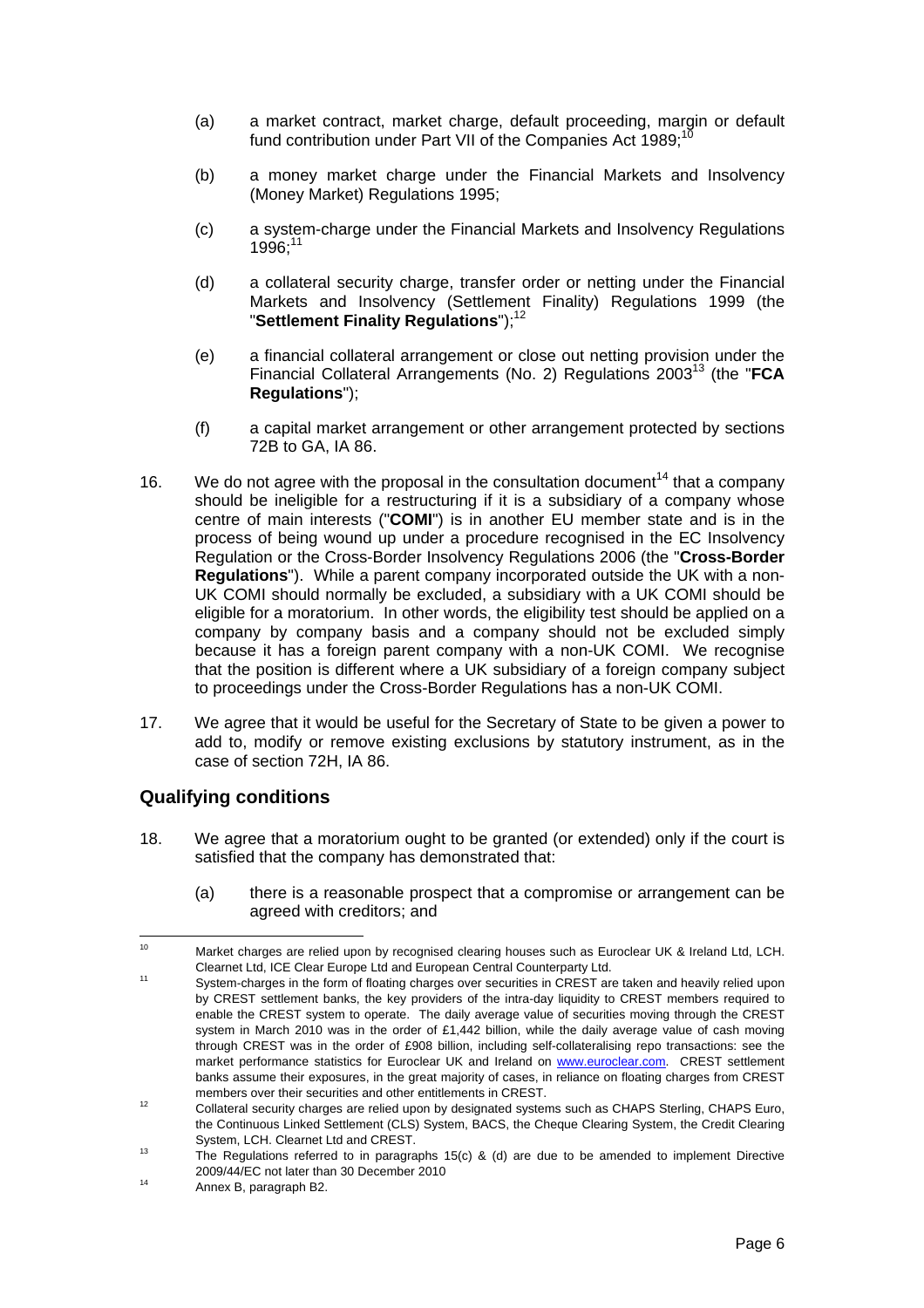- (b) the company is likely to have sufficient funds to carry on its business during the moratorium period.
- 19. We agree with the example given in paragraph 3.16 of the consultation document that condition (a) might be satisfied at the pre-proposal stage by demonstrating support in principle for some form of compromise from secured creditors (and, if there is more than one class of secured creditor, the senior secured creditors) and any other major creditors whose co-operation is essential to ensure that the proposed restructuring is successful (the **"relevant creditors"**) [15.](#page-6-0) At this stage the terms of a compromise will probably not have been fully worked out and agreed. We suggest that, in these circumstances, it ought to be sufficient, for instance, for the relevant creditors to have entered into a standstill agreement with the intent of giving the company a breathing spacing in which to develop and implement a restructuring plan.
- 20. In order to satisfy condition (a), we consider it essential that support has been obtained by the company from its relevant creditors including secured creditors and any QFCH. In determining whether condition (a) has been satisfied, we suggest that the new legislation specifically state factors which the court must take into account, including whether the moratorium application is made with the support of the relevant creditors. The requirement for such support in the qualifying conditions should be stated in general terms and not be over-specific, since circumstances may vary considerably from case to case and there may be different ways of demonstrating that condition (a) is satisfied.
- 21. Further consultation would be necessary on the question of what level of consent would be required from the relevant creditors, in order to strike the right balance. The consent of a QFCH and a lender providing continuing facilities during the moratorium period should be required in any event. The position of secured creditors whose security cover might be eroded by the moratorium would also need to be carefully considered. In the case of other relevant creditors, it may be feasible to act only through a prescribed majority in value, in order to avoid a minority of relevant creditors having a potential blocking power.

With banks and other financial institution creditors, it is usual to include all the financial creditors in the class regardless of the size of their exposure or the nature of their facilities (unless their exposure is so negligible that it is clear that their inclusion would serve no practical purpose or their position is such that they are not required to assist, and cannot frustrate, the process)....

Where it is proposed to include creditors who fall outside the traditional categories of financier in the rescue process, the argument for including all creditors within a class diminishes and it is usually simply a question of deciding whether or not the particular non-financial creditor has to be included to enable the rescue to progress.

Where bonds or traded debt are involved in the rescue process it is seldom possible to involve all the bond or debt holders. Quite often ad hoc committees are formed by some of the debt holders. As these debt holders usually have the same economic interest as other holders their views are likely to be representative and they are therefore able to make an important and helpful contribution to the process...

With the increasing use of credit insurance and credit derivatives, it is not uncommon to discover that, in addition to the creditors of record, there are other parties whose consent or involvement will be necessary for any rescue or workout proposal to succeed. Wherever practical, an early disclosure of such situations should be made by the creditors of record to the other relevant creditors.

<span id="page-6-0"></span><sup>&</sup>lt;sup>15</sup> Practical guidance on the choice of relevant creditors is given in "The Statement of Principles for a Global Approach to Multi-Creditor Workouts" issued by INSOL International (2000) which states at pages 6 to 7 that: "The main objective of the global approach is to assist in the process of rescue or orderly workout. Accordingly, the approach should ideally be applied to all creditors whose co-operation is needed in order to make any attempted rescue or workout succeed. On the other hand, there is usually merit in limiting the number of participants to the minimum necessary to see that objective achieved. Taking these two ideals together, it is necessary first to identity the classes of creditors which need to be included in the process and then to decide which creditors in the affected classes are to be included.

Where the identity of relevant creditors changes during the process (e.g. through the trading of debt) the successors should participate in and be included in the process in the same way as the original creditor."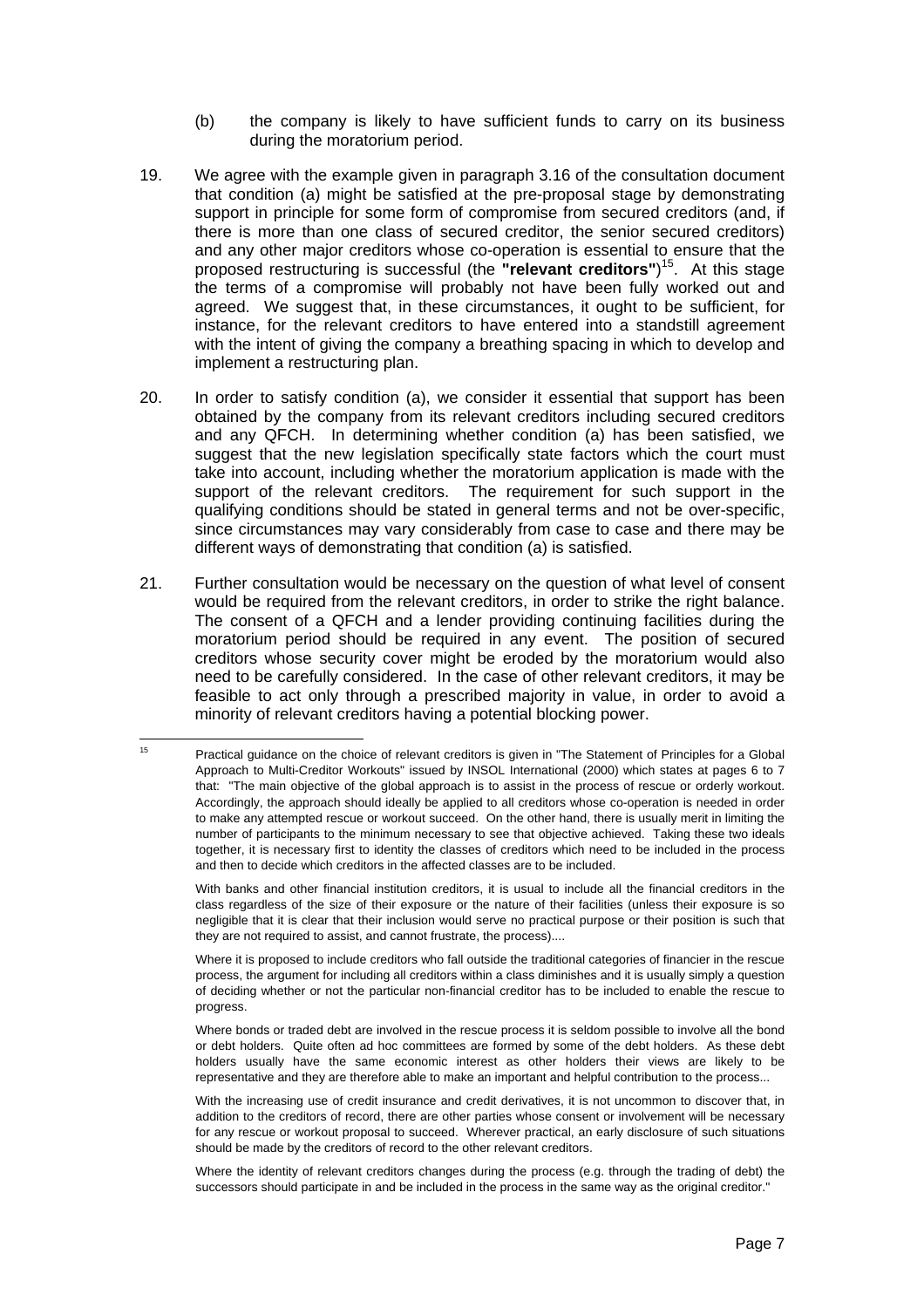- 22. In order to satisfy condition (b), the company must be able to demonstrate that the business will generate sufficient cash flow available for the free use of the company during the moratorium period or that the company has sufficient unutilised facilities available from its bankers which they have agreed to maintain during the moratorium period, to pay its liabilities, whether incurred before or during the moratorium, in its ordinary course of trading. Where a company has entered into a standstill agreement with its bankers, this will normally provide for continuing facilities to be provided by one or more of its bankers during the standstill period. Again, we suggest that this requirement for the support of relevant creditors be stated generally (and not too specifically) as part of the qualifying condition.
- 23. As in the case of a "small company" moratorium under Schedule A1, IA 86, the monitor should be required to confirm in writing at the time of the court application that, in his view, both conditions (a) and (b) are satisfied, based on the information available to him.
- 24. The statutory safeguards must be such that the existing balance between the interests of debtors and creditors should not be upset by the new regime. The aim of the new regime should be to strengthen multi-creditor workouts by introducing statutory machinery to ensure that restructuring proposals supported by the great majority of financial creditors can be successfully implemented, even if opposed by a minority. It would be a mistake, in our view, for the new regime to be devised and used as an equivalent to Chapter II of the US Bankruptcy Code for the reasons explained in paragraphs 2 to 4 of our paper of September 2009.

## **Scope of the moratorium**

- 25. The moratorium should be no wider in scope than in the case of an administration or a small company CVA in terms of the restrictions which apply to steps being taken against the company. In those cases the moratorium operates to prevent any steps being taken to enforce any security over the company's property or to repossess goods in the company's possession under any hire-purchase etc. agreement, or to commence or continue any proceedings, execution or other legal process or the levying of distress against the company or its property, except with the consent of the administrator or nominee or the leave of the court.
- 26. The existing form of moratorium does not prevent a creditor exercising a contractual right to terminate or suspend the performance of further obligations under a contract where it is expressly entitled to terminate or suspend performance on the occurrence of a specified event of insolvency (sometimes referred to as an "ipso facto" clause). Such rights are relied upon as an important safeguard in a wide range of transactions and are included in innumerable contracts (albeit in differing terms) $16$ . Similarly, it is generally considered that the existing moratorium does not prevent a creditor from exercising a contractual right to net or set off mutual debts owing between the company and that creditor. We would have serious reservations if it were proposed to make the moratorium more restrictive. We recognise that continuity of the supply of gas, electricity, water and communication services should nevertheless be capable of being preserved on the same basis as applicable under section 233, IA 86. We recognise that there may be a case for extending this exception to key providers of IT services who would otherwise be able to hold the company to "ransom" by threatening to cut off further supply.<sup>1</sup>

<span id="page-7-0"></span><sup>&</sup>lt;sup>16</sup> Paragraphs 46 and 47 of our previous paper<br><sup>17</sup> Paragraph 48 of our previous paper

<span id="page-7-1"></span>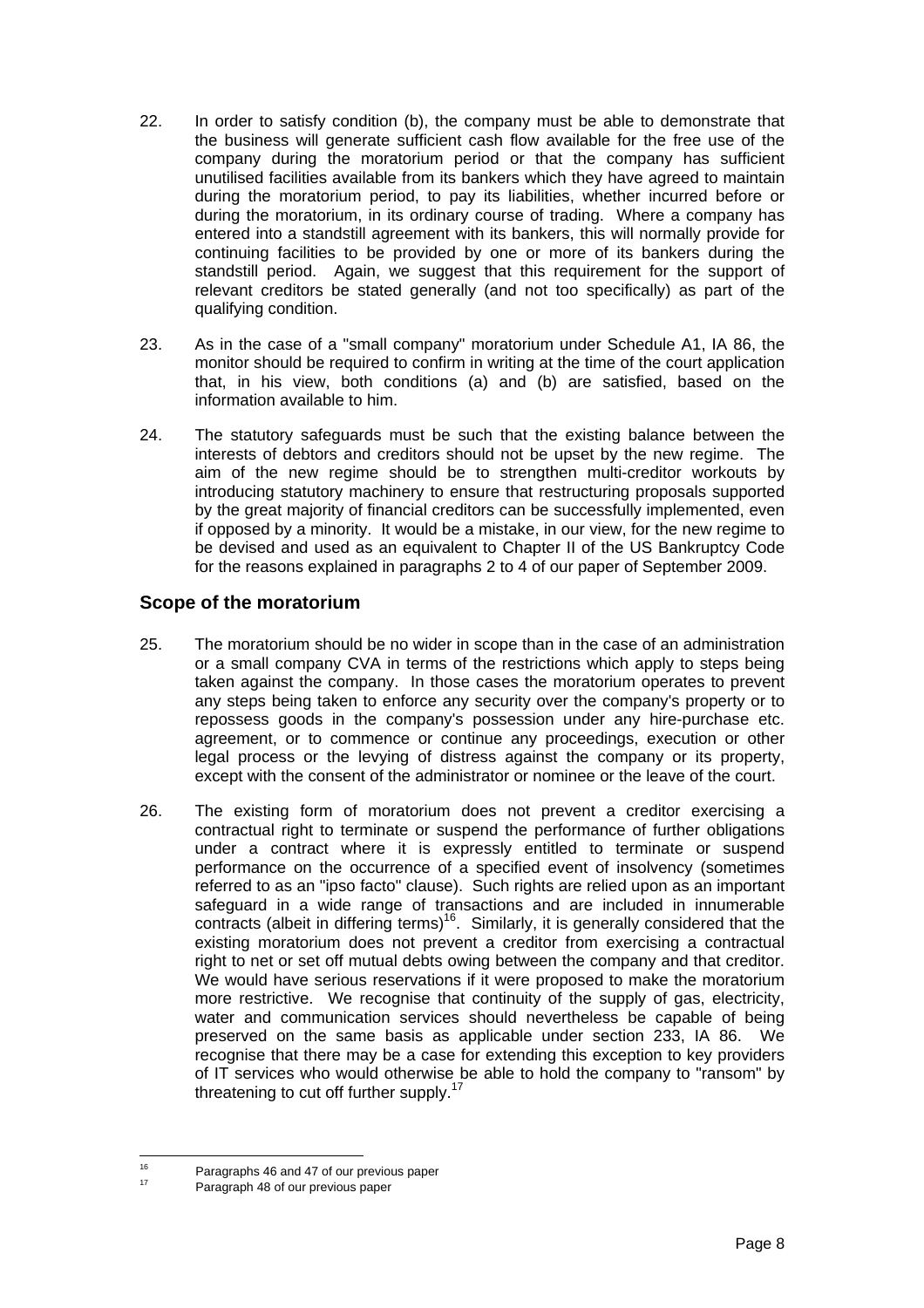27. The moratorium should permit a shareholders' meeting to be held for the purpose of voting on a CVA or Scheme or approving the company's accounts or, with the monitor's consent, to obtain a court order for the settlement of litigation.

## **Impact of the moratorium**

- 28. We do not consider that the company should be restricted during the moratorium period from paying pre-moratorium debts where authorised by the court or the monitor. We suggest that:
	- (a) the court order should not be made unless the court is satisfied that there are likely to be sufficient funds available to pay debts to creditors in the ordinary course of trading, whether those debts arose out of obligations incurred before or during the moratorium;
	- (b) the court order should permit payments of debts incurred by the company in the ordinary course of trading;
	- (c) the monitor should be able to authorise payments even if not specifically permitted by the court order granting the moratorium.
- 29. It is stated in the final bullet point of paragraph 4.20 of the consultation document that an officer of the company would be liable to a fine or criminal sanction for "entering into certain financial market transactions whilst the moratorium is in force". We assume that this is intended to cover derivatives and other similar products entered into for the purpose of speculation and not for an essential business purpose. It may well be in the interests of the company to enter into an interest or currency rate hedging arrangement. We suggest that the company be permitted to enter into financial products where authorised by the court or the monitor.
- 30. We do not consider that there should be any criminal sanction on the directors if, without the permission of the court or the monitor's consent, they cause the company to pay a pre-moratorium debt or to enter into a financial market transaction. A civil law remedy should be perfectly adequate. For instance, if the creditor or counterparty was aware of the moratorium, the creditor who has received an unauthorised payment should be liable to make repayment, or an unauthorised financial market transaction should be capable of being set aside.
- 31. It is stated in paragraph 4.21 of the consultation document that, in the event of a moratorium being ended prematurely and being followed by an insolvency procedure (other than a compromise proposal), the start of the moratorium will be deemed to be the "onset of insolvency", so that prior transactions may be investigated by an IP. Care will need to be taken to ensure that transactions carried out by the directors between the commencement of the moratorium and the commencement of the administration or liquidation may also be set aside if they amount to preferences or transactions at an undervalue etc. While fixing the onset of insolvency at the commencement of the moratorium allows for a longer period of relation back, it is important that all transactions entered into by the directors between the commencement of the moratorium and the commencement of the administration or liquidation are liable to avoidance if they amount to preferences or transactions at an undervalue etc.

#### **Moratorium debts and floating charges**

32. We note the proposal that debts outstanding when the moratorium ends that arose out of obligations incurred while the moratorium was in force would, in terms of priority, rank behind any fixed charge on the company's assets, but ahead of other claims including those relating to expenses of the subsequent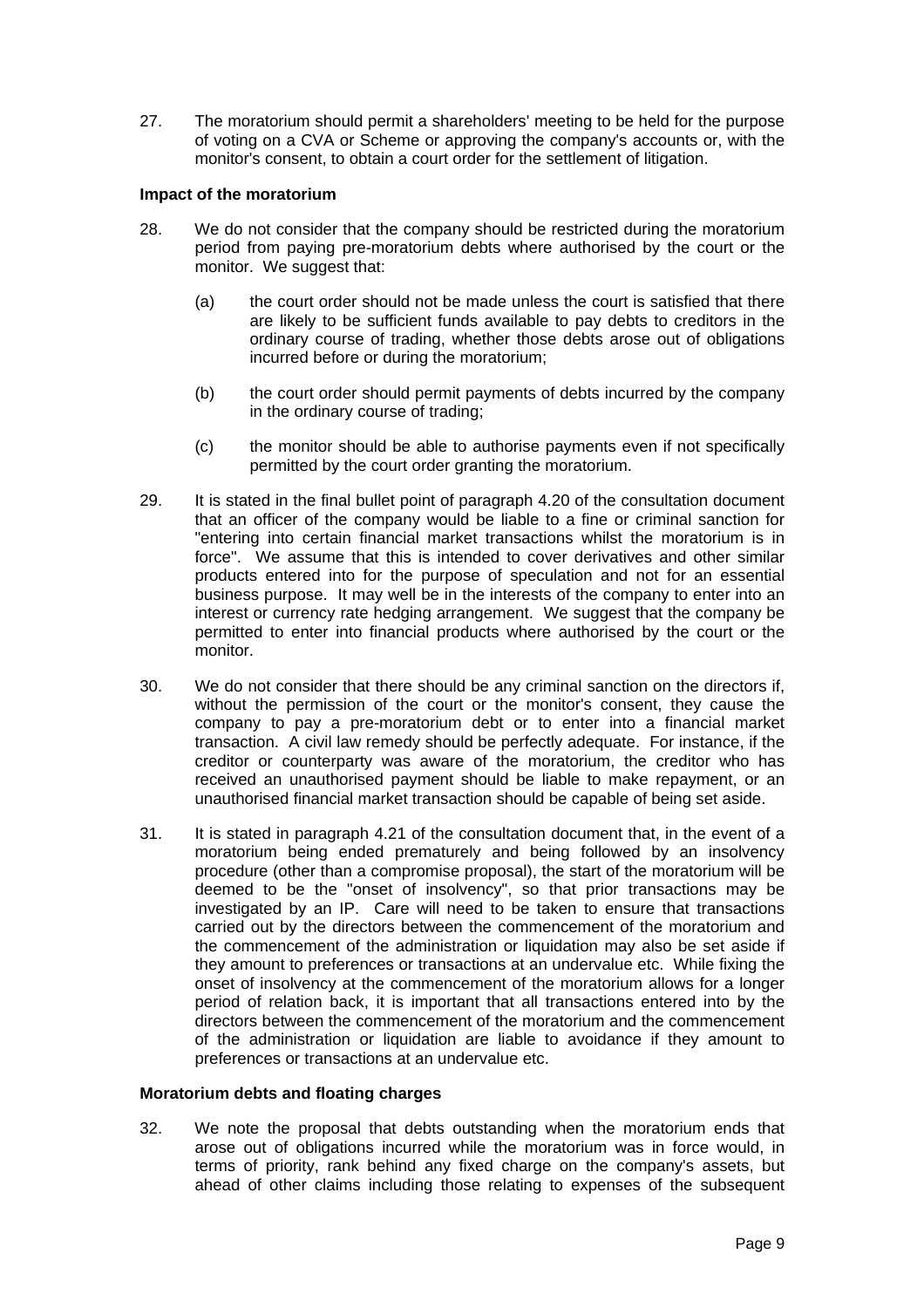procedure, and the claims of preferential creditors, floating charge holders, and unsecured creditors for non-moratorium debts.

- <span id="page-9-4"></span>33. Although we welcome the preservation of the priority of fixed charges, we foresee that the proposed ranking of floating charges behind moratorium debts is likely to be a concern for lenders. Innumerable banking facilities are secured by debentures containing fixed and floating charges. A substantial part of the business of a typical trading company will be capable of being charged only by way of floating charge, where the company is to remain free to deal with its assets in the ordinary course of business. In particular, unless the book debts of a company (on which it will depend for its cash flow) are paid into a blocked account controlled by the chargee, a charge over those books debts could operate only as a floating charge following *Agnew -v- Commissioner of Inland[18](#page-9-0)* and *Re Spectrum Plus Limited[19](#page-9-1)*.
- 34. If moratorium debts were to have priority over floating charges, this could erode the security cover available under debentures to secured bank creditors. This could have implications for the pricing of future bank facilities generally. It might also lead to the greater use of factoring arrangements under which the financier acquired legal title to book debts instead of relying on a floating charge. These concerns would be lessened (but not entirely eliminated) if (i) a QFCH were able to prevent the moratorium by appointing an administrator as suggested in paragraph 9 above and (ii) a company could enter into a moratorium only with the prior approval of its secured creditors (or a prescribed majority of them) as suggested in paragraph 20 above.
- 35. We consider that, if the above proposal were adopted, there would be a case for a floating charge created on or before an appointed date being "grandfathered" and not capable of having its priority altered. A similar approach was adopted when the prohibition on the appointment of administrative receivers and the requirement to share a "prescribed part" of floating charge realisations with unsecured creditors were introduced by Part 10 of the Enterprise Act 2002.<sup>20</sup> If the new legislation were to apply to existing floating charges, this would be contrary to basic principle, since the legislation would then have retrospective effect by derogating from existing proprietary interests. We also consider that the implementing legislation should not come into force until a reasonable time had been given for creditors to evaluate the implications.
- 36. If the above proposal was adopted, it would also be important to ensure consistency in the treatment of administration, liquidation and moratorium expenses. For instance, we suggested that a floating charge holder should have a statutory right to recoup, out of any unencumbered assets of the company becoming available for payment to general creditors, all moratorium, administration and liquidation expenses previously paid out of floating charge assets and not otherwise refunded to it. A floating charge holder already has a statutory right of recoupment<sup>21</sup> in respect of preferential debts paid out of floating charge assets. In our view, this right should be extended to cover both moratorium debts and administration and liquidation expenses paid out of floating charge assets.<sup>22</sup>

<span id="page-9-0"></span>

<span id="page-9-2"></span><span id="page-9-1"></span>

<sup>&</sup>lt;sup>18</sup> [2001] BCC 250, PC<br><sup>19</sup> [2005] UKHL 41 [2005] EVAL 41 See sections 72A(4) and 176A(9), IA 86; the Insolvency Act 1986, Section 72A (Appointed Day) Order 2003; and the Insolvency Act (Prescribed Part) Order 2003.<br>
<sup>21</sup> Section 40(3), IA 86, and section 754(4), CA 2006.<br>
<sup>22</sup> Similarly, a safeguard exists for floating charge holders, or the court, to agree the quantum of ce

<span id="page-9-3"></span>

litigation expenses which may be paid by the liquidator out of floating charge assets. We have previously suggested that serious thought be given to introducing a similar safeguard in relation to administrations, so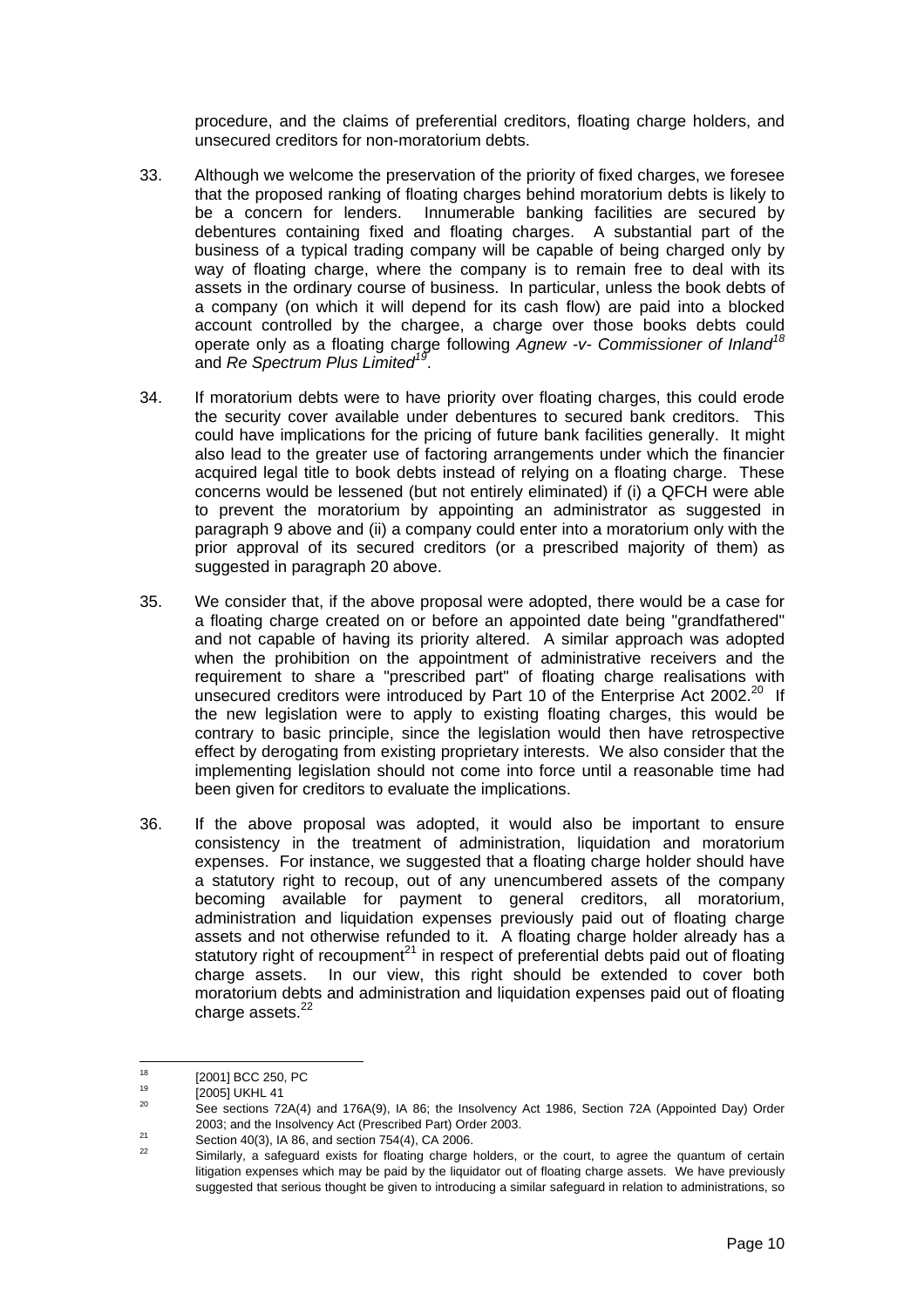- 37. The claim of a participant or central bank to "collateral security" is required under the Settlement Finality Regulations to be paid in priority to the expenses of a winding up and the remuneration and expenses of an administrator<sup>23</sup>. Such a claim should also be given priority over moratorium expenses. We also consider that, where a "security financial collateral arrangement" (within the meaning of the FCA Regulations) is taken in the form of a floating charge, the claim secured by that charge should be paid in priority to moratorium expenses for the reasons explained in the paper to be submitted by our Committee to HM Treasury in response to its consultation paper (August 2010) on the implementation of Directive 2009/44/EC on settlement finality and financial collateral arrangements (a copy of which will be available on request).
- 38. It is unclear whether overdraft and revolving credit facilities would be excluded from the above proposal or whether running accounts would need to be ruled off and new accounts opened in order to prevent pre-moratorium debts being turned over and discharged by operation of the Rule in Clayton's case.

#### **Moratorium debts and rights of set-off**

- 39. We consider that, where a creditor has a pre-existing right of set-off (whether contractual, equitable or otherwise) arising out of arrangements existing on commencement of the moratorium, that creditor should be entitled to exercise that right, whether during or after the moratorium period, against pre- and/or postmoratorium debts as it may choose.
- 40. Care will also need to be taken to avoid a conflict with the statutory set-off rules applicable in administration under Rule 2.85 and in liquidation under Rule 4.90, IR 86. In its paper of November 2007, the Financial Markets Law Committee (the "**FMLC**") recommended that the cut-off times set out in Rule 2.85 (2) be amended so that debts incurred after commencement of administration but before the administrator gave notice of intent to make a distribution to creditors (pursuant to Rule 2.95) should no longer be excluded from statutory set-off. If Rule 2.85 (2) is amended in this way, a similar approach should be taken in relation to the moratorium procedure where it is followed by an administration, so that debts arising from obligations incurred during the moratorium period should not be excluded from set-off under Rule 2.85 (2).

## **Period of the moratorium**

- 41. It is suggested, in paragraph 3.6 of the consultation document, that the period of the moratorium should be limited, initially, to a maximum of three months, but that this period should be extendable by up to a further three months or longer if needed to be formally approved in accordance with the relevant statutory procedures applicable to a CVA or Scheme.
- 42. The Government states that it is one of their objectives in establishing the new moratorium procedure that it should assist in allowing a viable business to secure a negotiated restructuring without forcing it into a formal insolvency process – "an outcome that is likely to damage the company and put jobs at risk" (paragraph 2.6 of the consultation document). If the moratorium procedure is to be used in large, complex cases, we suggest that the court should have a discretion to permit the moratorium to continue in such cases for longer than a maximum of six months,

that an administrator could not incur significant litigation expenses without the approval of a floating charge holder if those expenses would otherwise deplete the floating charge realisations available to the floating charge holder. We consider that, as a matter of principle, the same approach may be appropriate in relation to a moratorium: see the Response dated 22 September 2006 submitted by the CLLS Financial

<span id="page-10-0"></span>Law Committee to the Insolvency Service on the implementation of Section 176ZA, IA 86.<br><sup>23</sup> Regulation 14(6) of the Financial Markets and Insolvency (Settlement Finality) Regulations 1999.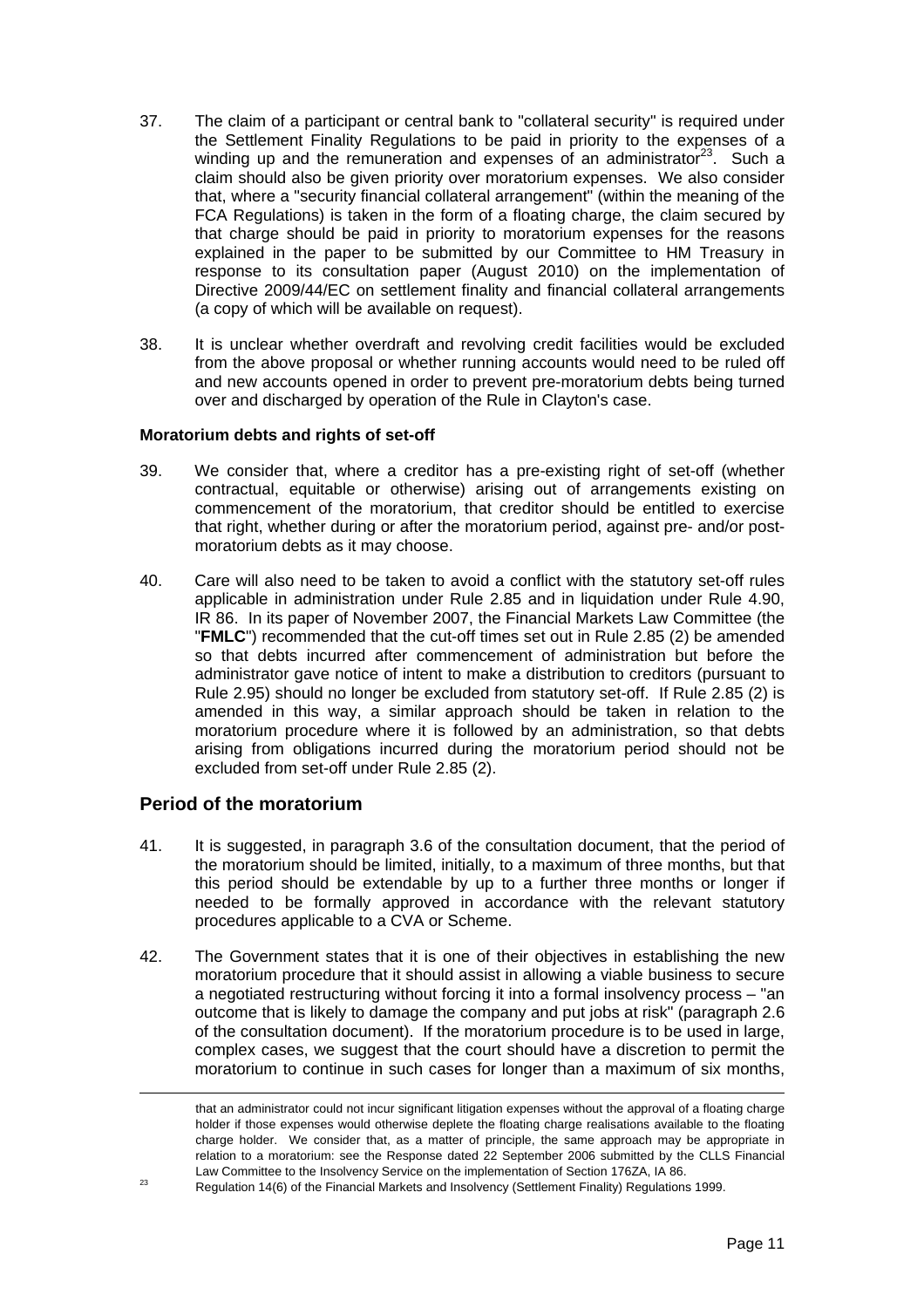particularly where there are numerous different stakeholders with different and conflicting negotiating positions. We consider that the duration of a moratorium under the new restructuring regime in such a case should be no shorter than the duration of an administration moratorium. It would defeat the purpose of the new regime if companies chose administration instead for the sole reason that the latter offered a longer moratorium period. Therefore, subject to the qualifying conditions being adequate, we suggest that, in the case of very large businesses, the period should be the same as applies in administration, namely one year, extendable for a specified period not exceeding six months by consent<sup>24</sup>. "Very large businesses" could be defined by reference to turnover, balance sheet total or number of employees, or a combination of these<sup>[25](#page-11-1)</sup>

- 43. For these large businesses, the maximum period of the moratorium would be the longer of (a) the period applicable to other companies as set out in paragraph 3.6 of the consultation document, and (b) the period of one year, extendable for a specified period not exceeding six months by consent, as applies in administration.
- 44. The consultation document explains that, where a statutory proposal had been "developed", the moratorium could be extended to cover the period required for formal approval in accordance with the statutory procedures (paragraph 3.6). Guidance as to what is meant by "developed" is provided in paragraphs 3.19 to 3.21 of the consultation document.
- 45. In the case of a CVA, it is intended that it would need to be shown that "the" proposal had a "reasonable prospect of being approved and implemented" – a test taken from the procedure applicable under the small company moratorium procedure. We consider that this test is too restrictive. In the case of a small company it is more than likely that the proposal will have been formulated before the directors take any action to trigger the moratorium. If the new moratorium is to be a substitute for administration, it must allow for the proposal to be formulated during the course of the moratorium. It could well be the case that the directors of the company need an extension to allow the CVA process to continue before they can reach a view that there is a reasonable prospect of "the" CVA being approved and implemented; indeed, until the proposal has been approved at meetings of the shareholders and creditors, they can never be sure of this.
- 46. We suggest instead that it should be sufficient that the directors can form the view "that there is a reasonable prospect that *a* proposal may be approved and implemented", the crucial difference being that there should not need to be agreement on a settled proposal at the time that the directors apply for the extension.
- 47. In the case of a Scheme, the consultation document indicates that the extension would be granted "provided that a court is willing to sanction the holding of meetings" (paragraph 3.21). Again, we consider that this test is too restrictive because it would seem only to permit an extension if the convening hearing had taken place and the court had made an order that the class meetings be held. In our view, an extension should be available at an earlier stage, provided that there is a reasonable prospect of "a" Scheme being approved at the class meeting and sanctioned by the court. Indeed, the test could be very similar to that we have suggested should apply in the case of the CVA (see paragraph 35 above).

<span id="page-11-1"></span><span id="page-11-0"></span>

<sup>&</sup>lt;sup>24</sup> Paragraphs 76-78, Schedule B1, 1A 86.<br><sup>25</sup> These are the same criteria that are presently applied in determining whether a company is a "small company"; although the amounts involved would need to be greater for larger companies: see paragraph 3(2), Schedule A1, 1A 86 and s.382(3) Companies Act 2006.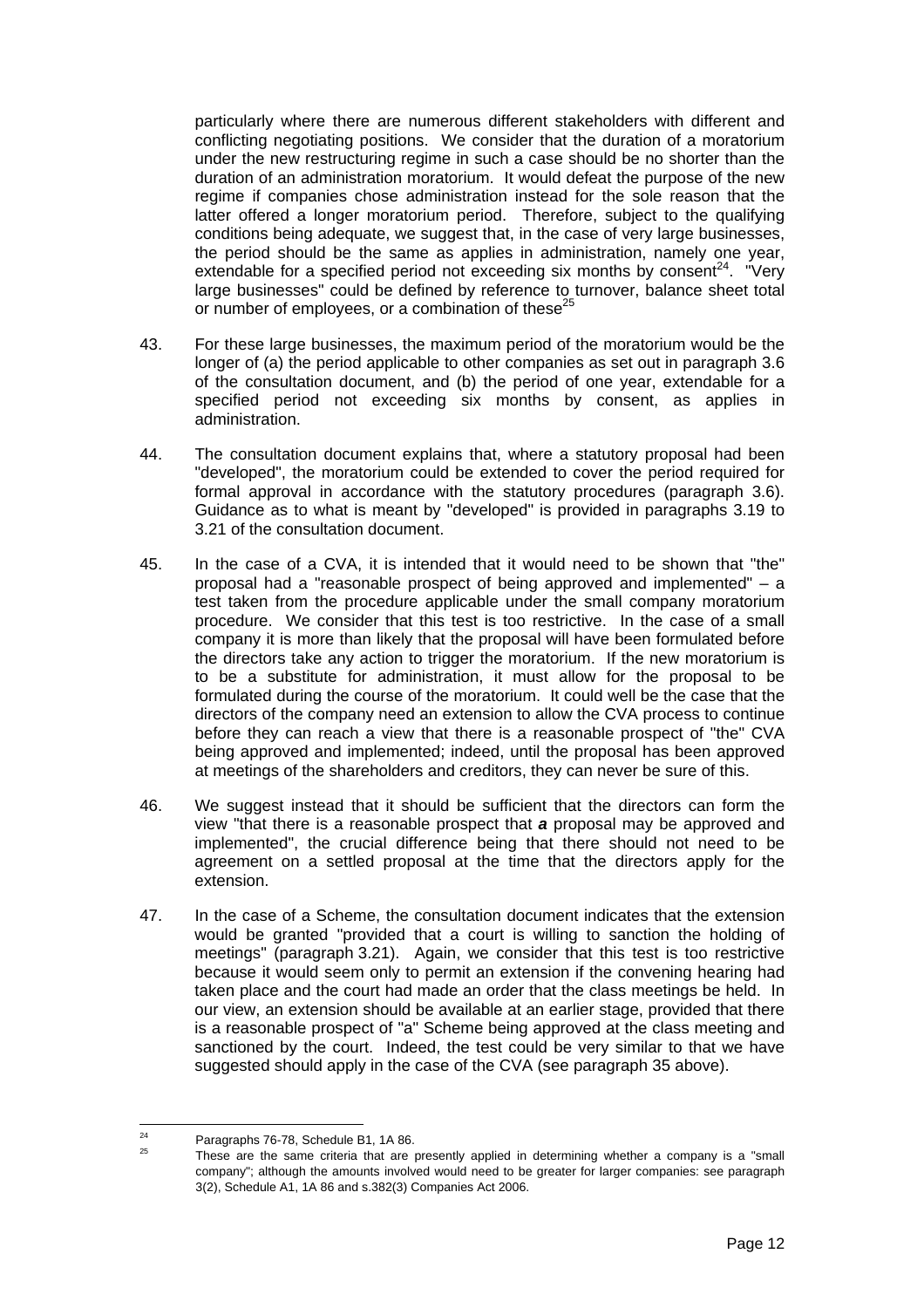48. Whether the proposal is to be implemented through a CVA or a Scheme, we accept that the directors should be required to show that the company would be likely to have sufficient funds to carry on its business during the moratorium (paragraphs 3.20 and 3.21 of the consultation document).

## **Rescue finance**

- 49. We understand that the "debtor-in-possession" financing proposal on which we commented in our previous paper<sup>26</sup> is not being pursued, with the result that a provider of rescue finance will in no circumstances be able to gain priority over a creditor secured by an existing fixed charge without the latter's consent, irrespective of whether or not the moratorium is followed by an administration or liquidation. We support this change in the proposals.
- 50. We consider that existing negative pledges should continue to be enforceable (and not be overridden) during the moratorium period for the reasons explained in paragraphs 81 to 84 of our previous paper.
- 51. We consider that the possibility that providers of new finance during the moratorium period could gain priority over existing floating charge holders (even if the new finance is unsecured) is likely to be a concern for lenders generally (see paragraphs 33 and 34 above).

## **Appointment and role of the monitor**

- 52. We agree that the monitor should be an independent IP appointed by the court and that the monitor should be an officer of the court. As suggested above, a QFCH and other creditors should be able to be heard by the court on the question of the choice of the monitor.
- 53. The monitor should be required to satisfy himself (through his own independent assessment) that the qualifying conditions for a moratorium have been fulfilled and continue to be fulfilled. In performing his role, the monitor should also have regard to the need to safeguard the interests of existing creditors and creditors who incur new exposure during the moratorium period. Further, the monitor should have power to authorise payments during the moratorium period and to approve the types of debt which would rank as moratorium expenses to the extent not specifically laid down by court order or the Insolvency Rules.
- 54. Paragraph 4.13 of the consultation document states that monitors "would be accountable for their actions, which could be challenged by the directors, creditors or any other person affected". There is a risk that experienced IPs may not be willing to act as monitors if the new role is seen as having more responsibility than power. The monitor should owe duties to the company and its creditors but not to the company's directors or any other person. It should be expressly provided that the monitor should be entitled to call for relevant information from the directors and to rely upon the information so provided. This is necessary in order to ensure that the monitor can prepare his report in the short timescale available. We consider that a monitor should be liable only for proven negligence or wilful misconduct. The fees and expenses of the monitor (including any professional fees incurred in obtaining advice on the performance of his duties) should rank as a moratorium expense.
- 55. The monitor should have the power, if he chooses, to appoint one or more creditors' committees where he considers it appropriate to do so and the out of pocket costs of the members of any such committee should be a moratorium

<span id="page-12-0"></span><sup>&</sup>lt;sup>26</sup> Paragraphs 57 to 65 of our previous paper.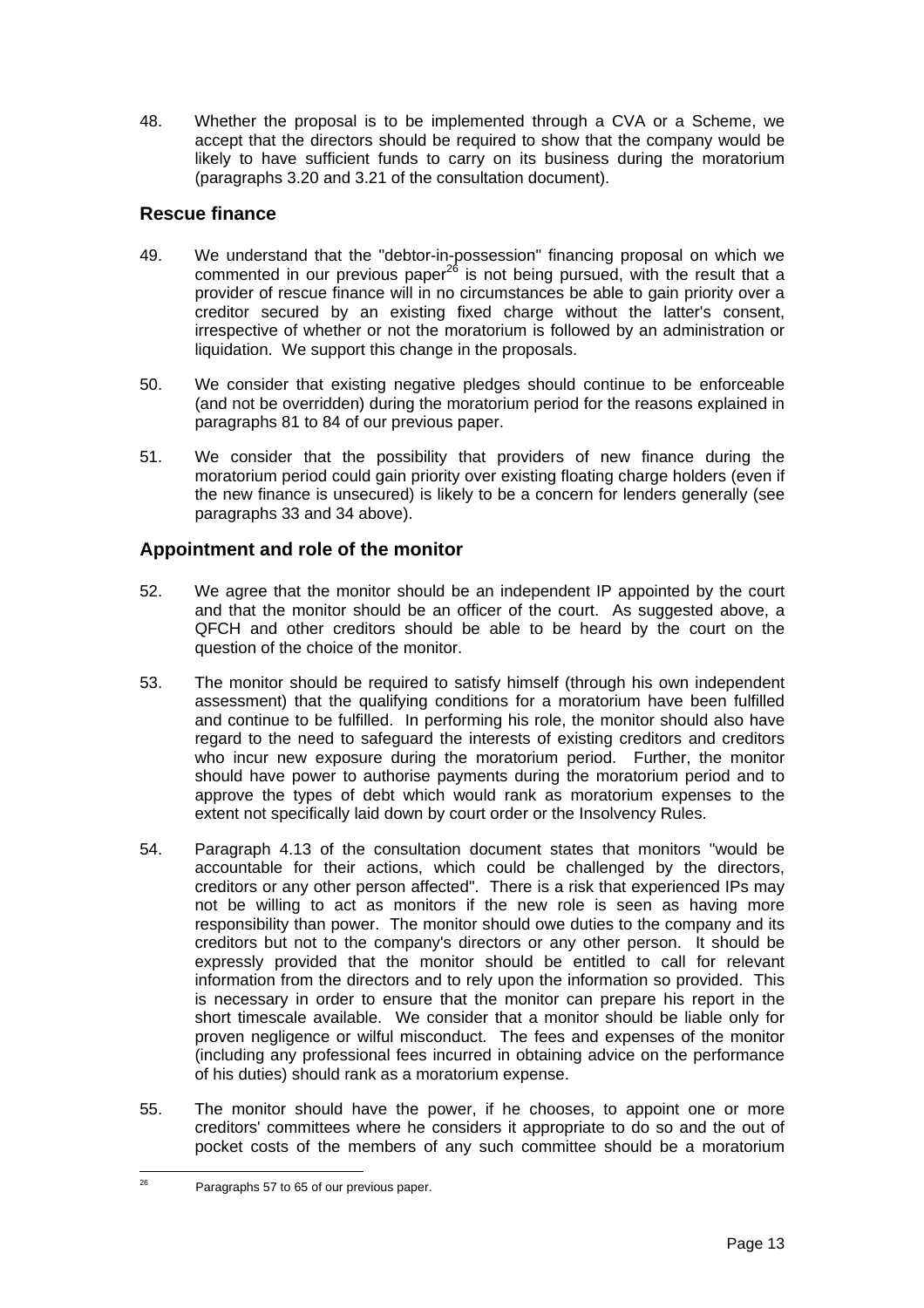expense (but they should not receive any remuneration unless this is specifically authorised by the monitor). The ability to consult a creditors' committee may be appropriate in large restructurings where there are different classes of creditor with competing claims.

56. In order to save costs, we suggest that, where a moratorium is combined with a CVA, the court should have a discretion to permit the same IP to act as both monitor and nominee. A separate question arises whether an IP appointed as monitor should also be eligible for appointment as administrator or liquidator if the moratorium failed or whether he would have a potential conflict of interest. If an IP was free to perform both roles, there might be concern that the IP could have a financial interest in the outcome. Equally, there might be significant benefits in appointing the same IP as administrator because he would already have a detailed knowledge of the company and its liabilities and be able to act without delay. Again, we suggest that the decision be taken on a case by case basis by the court or (if the appointment of administrator is being made by a QFCH) by the QFCH. The IP would also need to take into account any ethical guidelines laid down by the Insolvency Practitioners Association or other professional body.

## **Publicity**

- 57. The consultation document states at paragraph 4.5 that the directors would be required to give formal notice of their intention to apply for a moratorium. The notice is important since paragraph 4.15 makes it clear that it is this notice that triggers the interim moratorium. It is unclear to whom notice would be given and how it would be given. It seems to be the IP who is responsible for notifying creditors and other parties of the start of the moratorium (see paragraph 4.11).
- 58. It is, in any event, essential that the existence of a moratorium should be publicly ascertainable immediately it commences. In addition to requiring the company to file notice at Companies House, we suggest that a central register should be established to record details of companies in respect of which moratoria applications have been received or moratoria have been granted or administration applications have been received or appointments of administrators made. We believe that this would be an important safeguard and that users would be prepared to pay a reasonable fee for searches of such a central file. Given the serious constraints on public resources, perhaps the possibility of a private sector entity being found to provide this service might be explored.

## **Safeguards for creditors**

59. The unfair prejudice safeguard contemplated in paragraph 4.15 of the consultation document requires careful thought. We suggest that a creditor opposing the moratorium should be required to show that the moratorium would have an effect on him that was materially discriminatory when compared to the effect that the moratorium would have on other creditors.

## **Directors' obligations**

60. We suggest that it be provided that, while a moratorium is in force, the directors should not be at risk under section 213 (*fraudulent trading*) or section 214 (*wrongful trading*), IA 86, unless and until it becomes evident that the qualifying conditions referred to in paragraph 14 above are no longer met. However, as stated in paragraph 31 above, the actions of directors during the moratorium period should continue to be subject to challenge under section 238 (*transactions at an undervalue*) and section 239 (*preferences*), IA 86.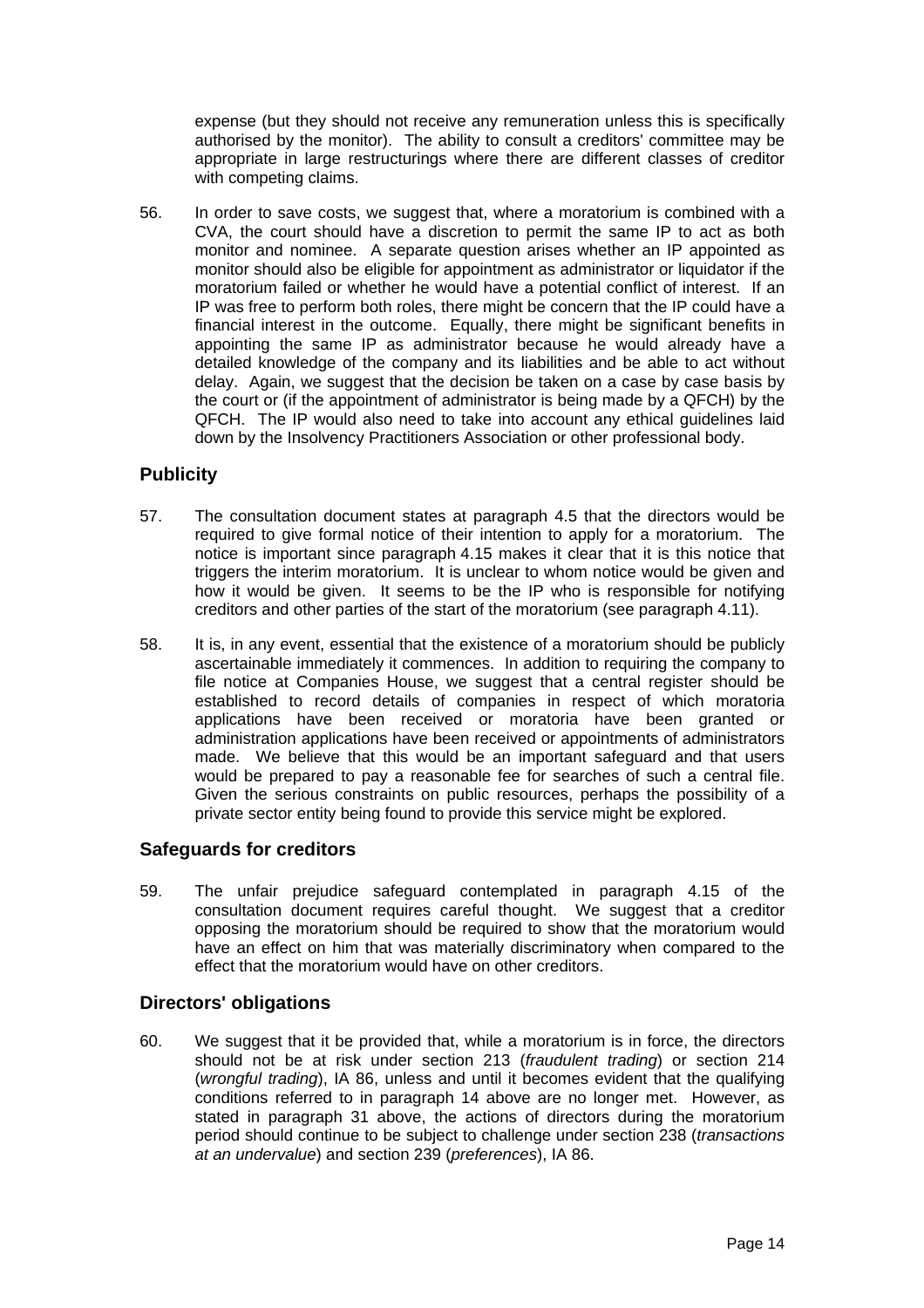## **UKLA**

61. The Insolvency Service may wish to discuss with the UK Listing Authority ("**UKLA**") how the UKLA would view the grant of a moratorium in relation to a listed company and whether this would result in an automatic suspension of its listing.

#### **Scottish law issues**

62. We understand that the proposals give rise to a number of technical and other issues under Scots law and we assume that the Insolvency Service will be consulting The Law Society of Scotland on these points.

#### **PART 2**

#### **RESPONSES TO SPECIFIC QUESTIONS**

#### **Q1: Do you agree with the expected costs and benefits of the proposals, as set out in the Impact Assessment? Are there other benefits or costs that you believe should also be considered?**

- 63. The assessment of costs and benefits is necessarily speculative in nature. It seems likely that the new procedure would be most useful in the restructuring of larger, more complex companies where there might be one or more "hold out" creditors. However, the procedure might also be used in the case of medium sized companies where the amounts at stake are sufficiently substantial that the benefits of a moratorium would outweigh the costs of the court application and the remuneration and expenses of the monitor.
- 64. It should not be overlooked that existing forms of insolvency procedure can also be used to achieve a company or business rescue. The rescue of a viable business and the jobs that go with it is more important than saving the legal structure within which the business exists.
- 65. The proposals would, if implemented, also involve a cost in terms of the legal uncertainty which they would create until a body of case law was built up over a number of years on the application and effect of the new regime. In particular, legal advice would be required by lenders on the impact of the new regime. Legal opinions which cover enforceability of agreements in the event of a party's default or insolvency, would also need to address this issue. This cost cannot be quantified but is likely to be substantial.

#### **Q2: Do you agree that in order to help safeguard creditors' rights, a company should not be eligible for a moratorium if there is an outstanding petition for winding-up unless it has a statutory compromise proposal (a scheme of arrangement or CVA) that it is ready to put to creditors?**

66. We do not consider that the existence of a pending winding up petition should be an automatic bar to an application for a moratorium. We suggest that this be left to the discretion of the court. We agree with the statement in paragraph 3.13 of the consultation document that the availability of a moratorium should not be allowed to frustrate the process of a winding up petition being heard. However, the presentation of a winding up petition should not be used by a creditor for tactical reasons to prevent or delay a moratorium application or as a means of putting pressure on the company to give preferential treatment to the creditor.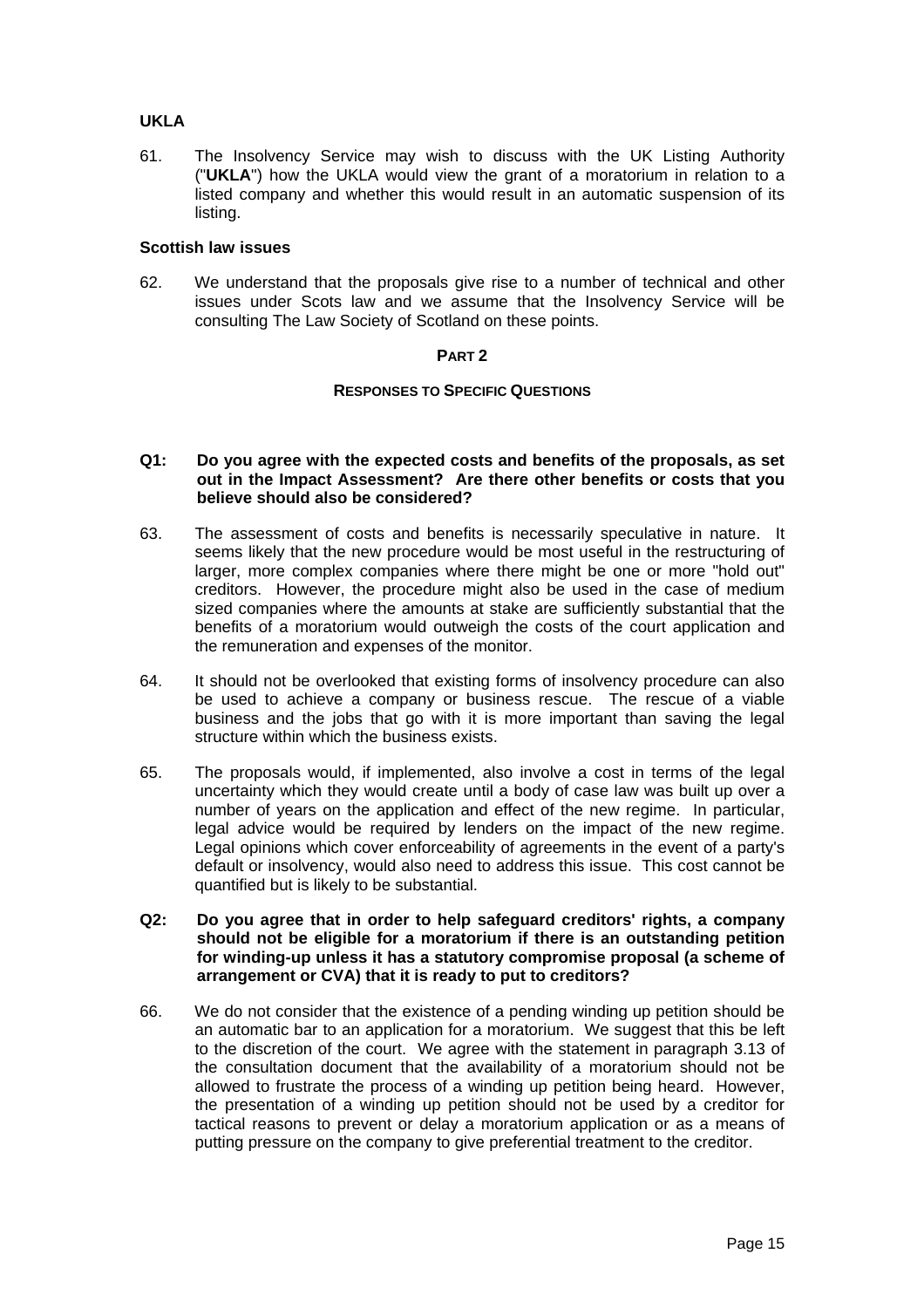- **Q3: At the pre-proposal stage, do you agree that the two proposed qualifying conditions provide the right balance in ensuring that a moratorium is only available to companies where the core business is viable but there is nevertheless a need to restructure their debts?**
- 67. See comments at paragraphs 18 to 24 above.
- **Q4: Where a company has a proposal for a CVA or Scheme of Arrangement and wishes to apply for a moratorium (or extend the existing moratorium), do you agree that provided the existing statutory conditions are met the only additional qualifying condition that should apply is that the company is likely to have sufficient funds to carry on its business?**
- 68. Yes, if the points made by us in Part I are adequately addressed, but not otherwise.
- **Q5: Do you agree that any extension of the moratorium during the period when a compromise proposal is still being negotiated should require a further court hearing?**
- 69. Yes, although a further application to court would involve additional costs, we consider that this is an important safeguard. If an extension is to be granted, the court must be satisfied that the qualifying conditions will continue to be satisfied during the extension period.
- 70. Where an application is made for an extension of the moratorium period, it will help in ensuring continuity and cost-efficiency if this is heard whenever possible by the same judge who heard the original application.

## **Q6: We would welcome views on whether an additional court hearing should be required for the extension of a moratorium to cover the formal approval of a CVA proposal.**

- 71. There are differing views on this question. Some members of the working party consider that an extension of the moratorium for any purpose should require the sanction of the court. Other members consider that a further court hearing should not be necessary provided that the qualifying conditions continue to be met.
- **Q7: Do you agree that the proposed role of the monitor, together with the rights of creditors and the obligations on the directors, strikes the right balance in safeguarding the interests of creditors and deterring abuse, without imposing disproportionate costs or impending the objectives of the moratorium?**
- 72. Provided that the points made by us in Part 1 are adequately addressed, we believe that this would be the case, but not otherwise.
- **Q8: Do you agree with the proposals for treatment of moratorium debts in a subsequent CVA, and in any distribution undertaken in an administration or liquidation that immediately follows a moratorium?**
- 73. Provided that the points made by us in Part 1 are adequately addressed, we agree with the proposals in paragraphs 4.24 and 4.25 of the consultation document, but not otherwise.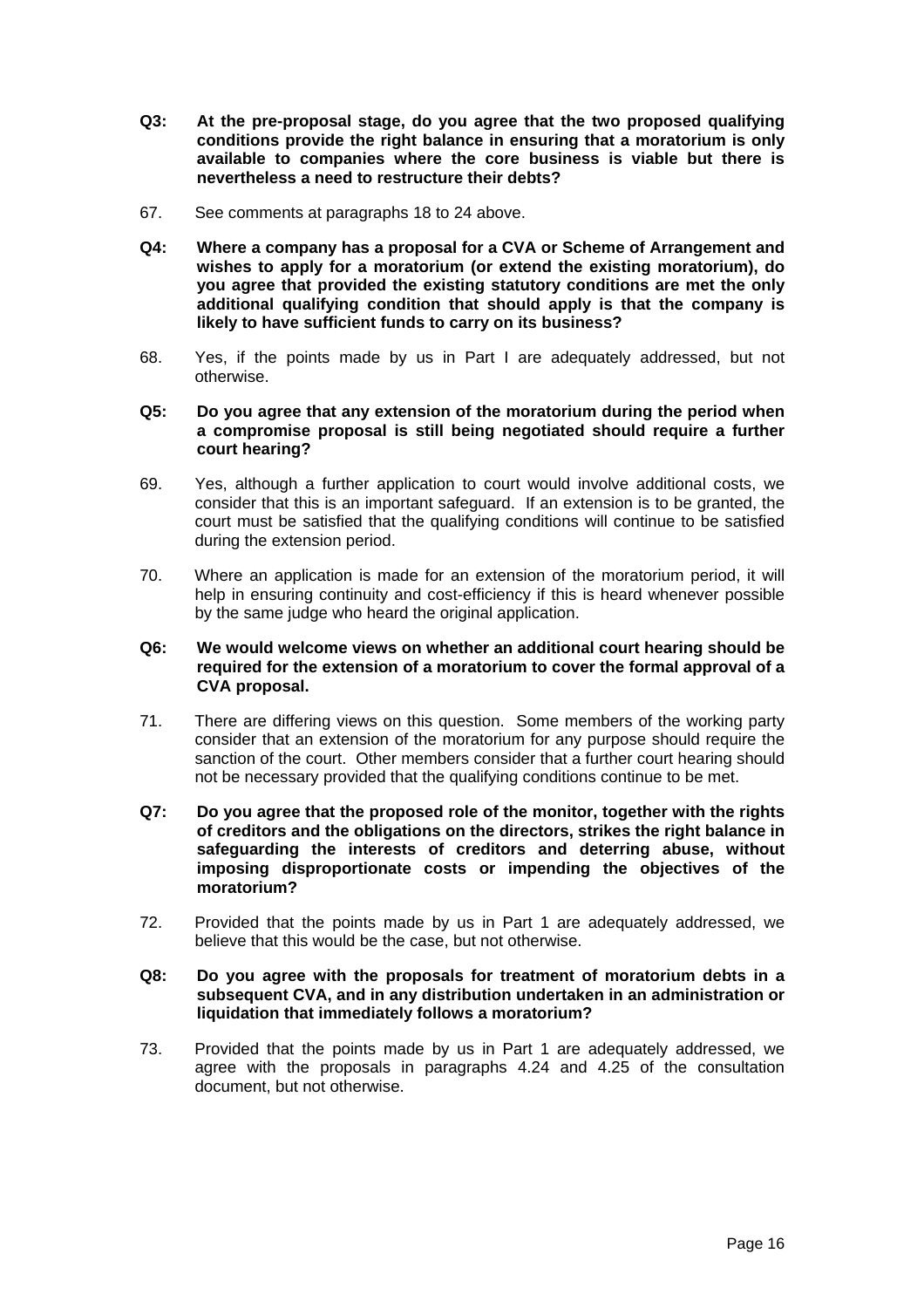#### **PART 3**

#### **THE CITY OF LONDON LAW SOCIETY AND THE FINANCIAL LAW COMMITTEE**

- 74. The City of London Law Society ("**CLLS**") represents approximately 13,000 City lawyers through individual and corporate membership including some of the largest international law firms in the world. These law firms advise a variety of clients from multinational companies and financial institutions to Government departments, often in relation to complex, multi jurisdictional legal issues.
- 75. The CLLS responds to Government consultations on issues of importance to its members through its 17 specialist Committees. The Financial Law Committee is made up of experienced practitioners in the field of banking and financial law, drawn from firms operating in the City of London (and in many cases in other major financial centres worldwide) with substantial practices in the field of banking and financial law. A working party of the CLLS Financial Law Committee, made up of solicitors who are experts in their field, have prepared the comments above in response to the consultation document. The members of the working party comprise:

| <b>Geoffrey Yeowart</b> |                              | Hogan Lovells International LLP<br>(Chairman of the working party and Deputy<br>Chairman of the Financial Law Committee) |
|-------------------------|------------------------------|--------------------------------------------------------------------------------------------------------------------------|
| Dorothy Livingston      |                              | Herbert Smith LLP (Chairman of the<br><b>Financial Law Committee)</b>                                                    |
| John Naccarato          |                              | CMS Cameron McKenna LLP                                                                                                  |
| <b>Robin Parsons</b>    | $\qquad \qquad \blacksquare$ | <b>Sidley Austin LLP</b>                                                                                                 |
| Prashanth Satyadeva     |                              | Clifford Chance LLP                                                                                                      |
| Jeremy Walsh            |                              | <b>Travers Smith LLP</b>                                                                                                 |
| Nigel Ward              |                              | Ashurst LLP                                                                                                              |

Financial Law Committee City of London Law Society 20 October 2010

## © CITY OF LONDON LAW SOCIETY 2010.

All rights reserved. This paper has been prepared as part of a consultation process. Its contents should not be taken as legal advice in relation to a particular situation or transaction.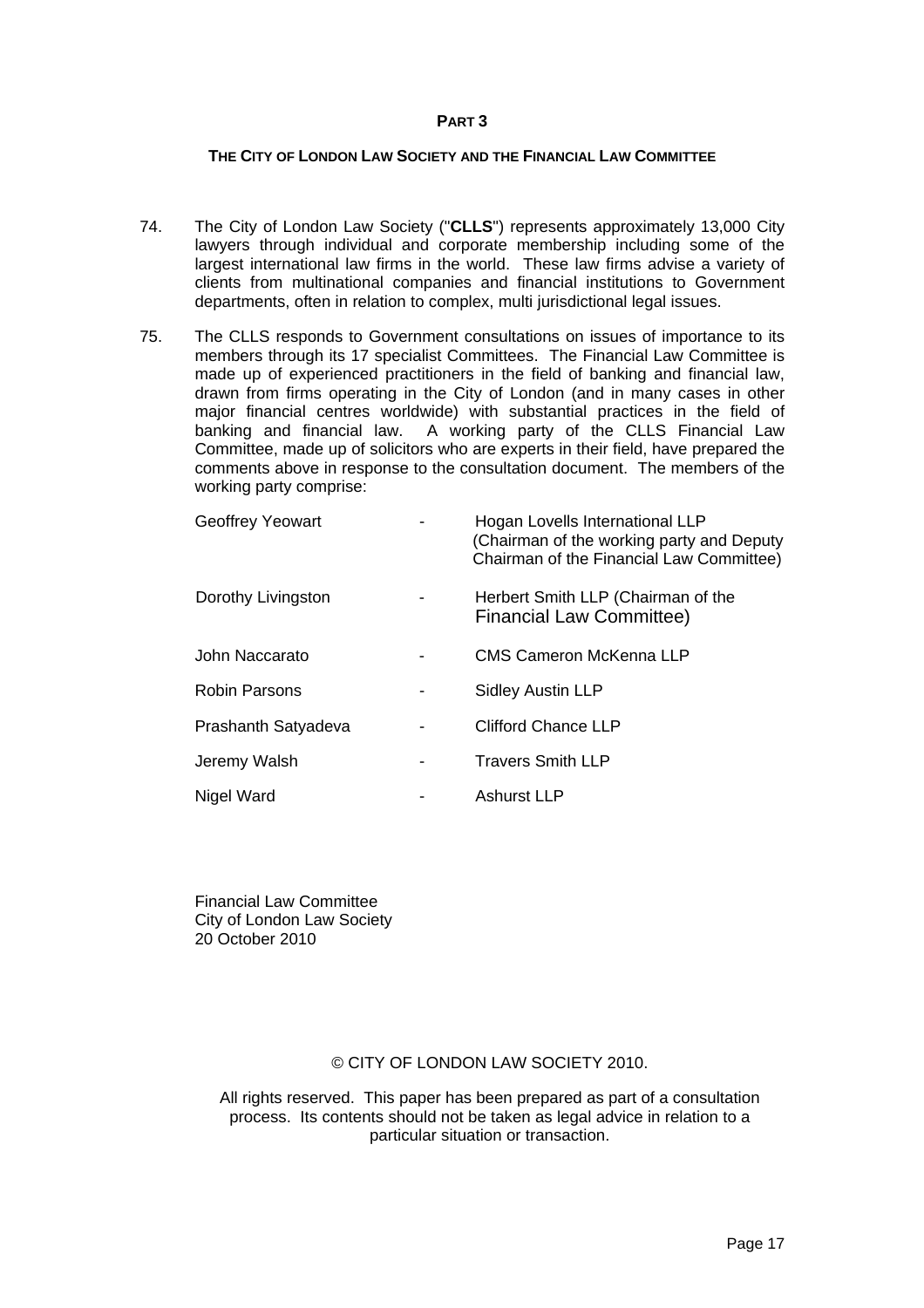#### **APPENDIX 1**

## **SUGGESTED EXCLUSION OF SPECIAL PURPOSE VEHICLES USED IN SPECIALISED FINANCINGS**

- 1. Entities which are special purpose vehicles used as financing conduits ("**Financing SPVs**") but which are not part of a capital markets financing (because, for example, the financing is provided through the loan markets) should be excluded from the new moratorium regime. The use of Financing SPVs is common outside the securitisation market. It shares the same aim of (i) purchasing assets in exchange for cash funded through debt borrowed by the Financing SPV and (ii) segregating its assets from the credit risk of the seller of the assets and any operating company which services its assets. Financing SPVs do not normally have employees or any operational business other than the conduct of borrowing and ancillary financing activities.
- 2. Under the Basel II regime<sup>[1](#page-17-0)</sup>, where a financial institution is using the internal ratings-based approach in assessing required regulatory capital for its balance sheet, there are five sub-classes of specialised lending within the categorisation of exposures to corporates: (i) project finance, (ii) object finance, (iii) commodities finance, (iv) income-producing real estate and (v) high volatility commercial real estate (the "**Specialised Lending Regime**").
- 3. To be classified within one of the categories of the Specialised Lending Regime, the financing must comply with the following requirements:
	- (a) the exposure is typically to an entity (often a special purpose entity) which was created specifically to finance and/or operate physical assets;
	- (b) the borrowing entity has little or no other material assets or activities, and therefore little or no independent capacity to repay the obligation, apart from the income that it receives from the asset(s) being financed;
	- (c) the terms of the obligation give the lender a substantial degree of control over the asset(s) and the income that it generates; and
	- (d) as a result of the preceding factors, the primary source of repayment of the obligation is the income generated by the asset(s), rather than the independent capacity of a broader commercial enterprise.
- 4. The intention behind the Specialised Lending Regime is to allow the relevant financial institutions to model regulatory capital requirements based on an assessment of the underlying assets and ring-fenced cashflows of the Financing SPV (with the intention being that factors such as the insolvency of the Financing SPV can be disregarded given that the Financing SPV is intended to be an insolvency remote vehicle).
- 5. If the Financing SPV were to default, the directors of the Financing SPV should not be able, if they chose, to frustrate the financier's access to the underlying secured collateral and cashflows by attempting to carry out a restructuring moratorium.
- 6. Further, apart from regulatory capital assessment of loans under the Specialised Lending Regime and due to the increasing use of ratings for loan instruments in the market (as opposed to bonds), it is important to ensure that there be no

<span id="page-17-0"></span> <sup>1</sup> Similar requirements exist under section 4.5 of the FSA's Prudential Sourcebook for Banks, Building Societies and Investment Firms.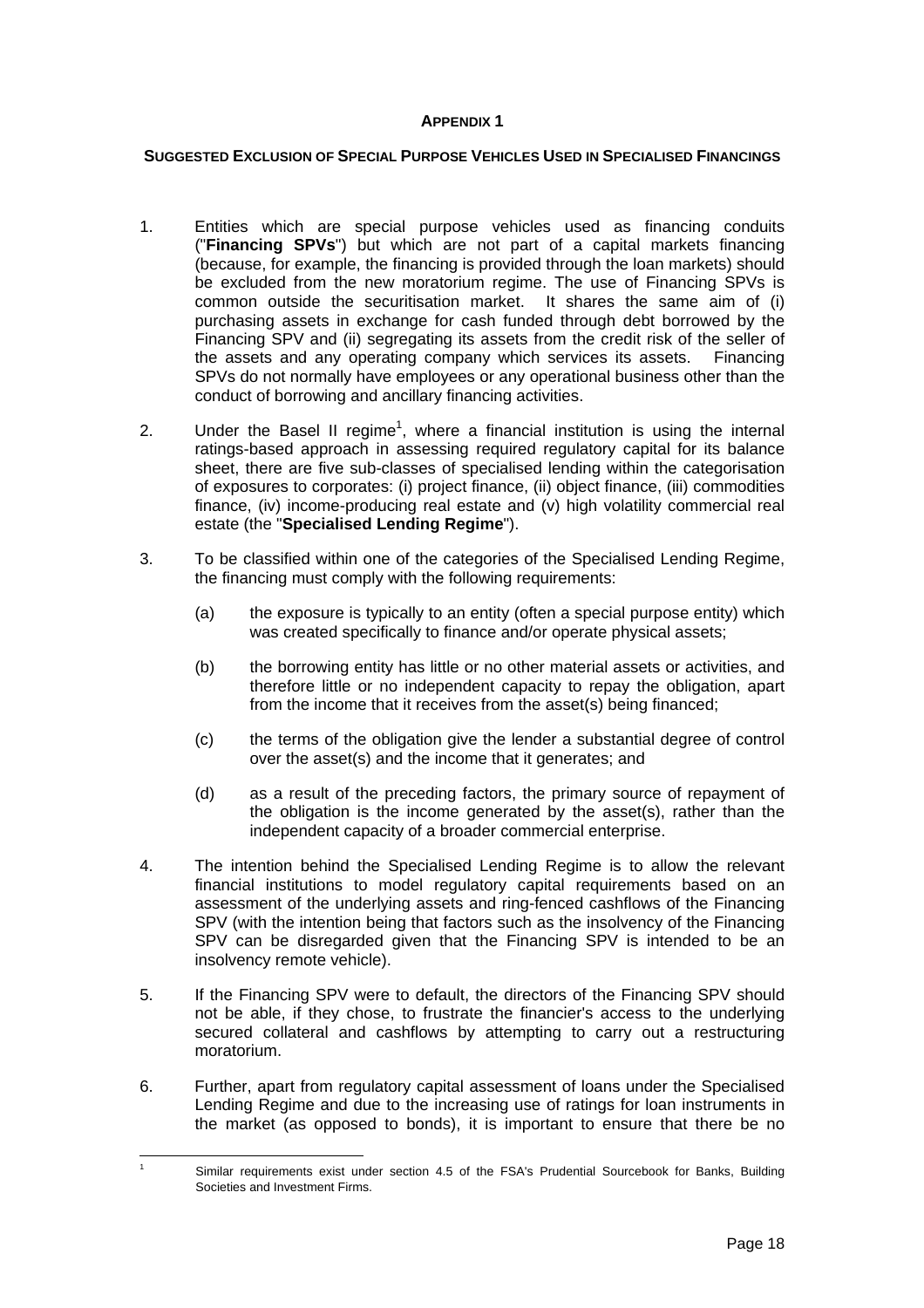negative impact in the rating assessment of a Financing SPV's financing caused by the theoretical risk that such moratorium could be implemented. The perceived prejudice to ratings was a principal reason for the "capital markets exception" in the small companies moratorium and section 72B, IA 86, and this rationale should be equally relevant, given market development, to ratings of structured, ring-fenced financings which are funded otherwise than through the capital markets.

7. We therefore suggest that a Financing SPV be excluded from the new restructuring moratorium regime.